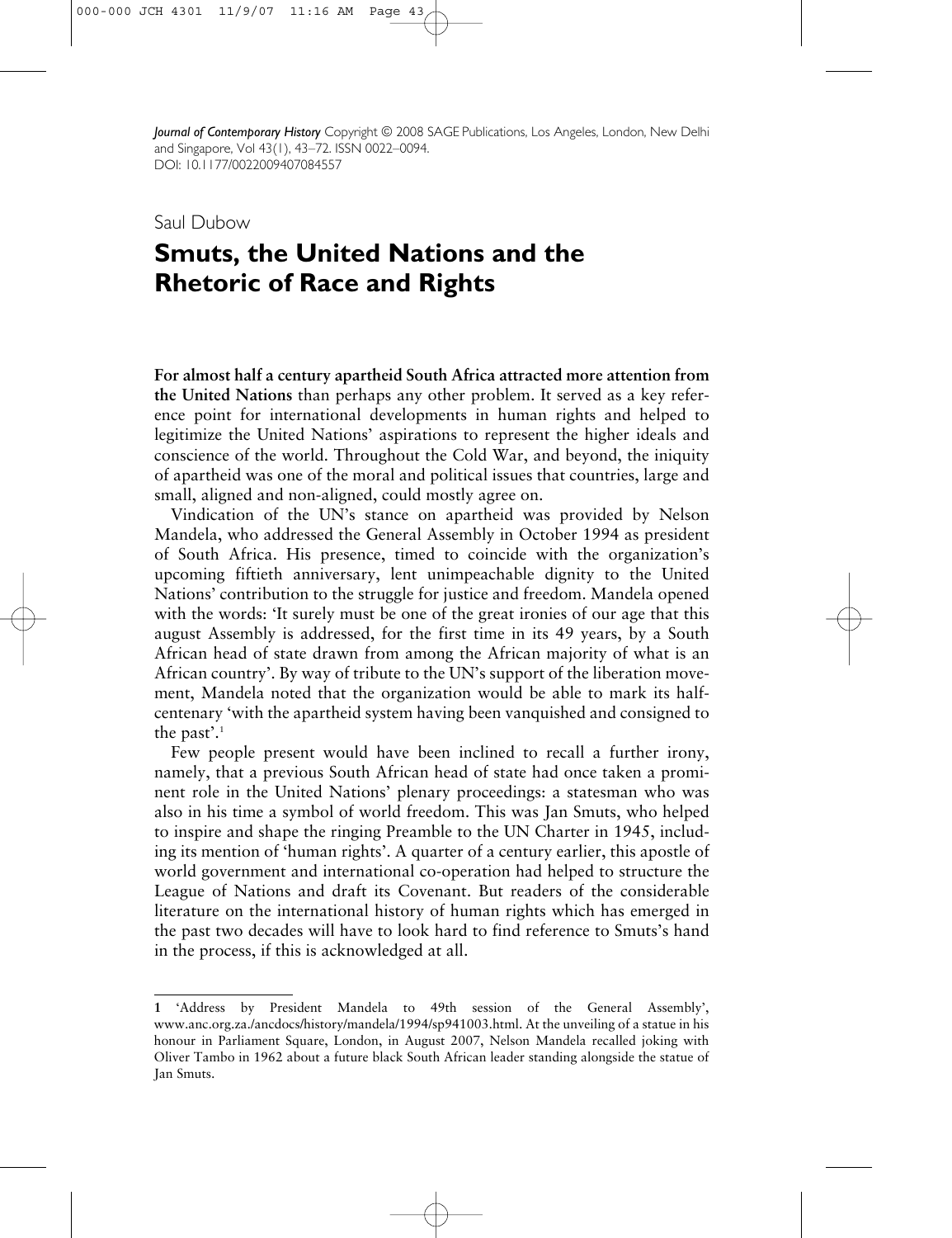Smuts's lustre did not long survive the post-second world war era. In 1946 he was rebuffed at the General Assembly, condemned in his own words as a hypocrite. In retrospect, his presence in San Francisco can be seen as the start of a precipitous political decline, a process highlighted by his failure to comprehend fully the democratizing environment of postwar internationalism, or the narrowing context of nationalism at home. Just as the rest of the world renounced colonialism and racism, South Africa tightened its segregationist strictures under the new banner of apartheid. This paper therefore seeks to explore the contradictions of Smuts's views on freedom and humanity by showing how they became incommensurate with postwar visions of democracy and human rights. It also aims to recoup the imperial legacy of a most universally minded international citizen of the world — a statesman whose significance is now barely acknowledged beyond the world of South African scholarship, and not always within it.

Following his death in 1950 Smuts rapidly disappeared from view. The publication of Keith Hancock's unequalled two-volume biography (1962 and  $1968$ <sup>2</sup> was widely recognized as a major achievement, but it was received by the historical profession as a monumental epitaph to a subject best left buried. Liberal South African historians had long been disappointed by Smuts's timid political reforms in the 1940s and now viewed him as something of an embarrassment; the developing school of Marxist revisionism in the 1970s was inclined to explain South African history in terms of the structural forces of class and capital rather than the policies of its political leaders. For Afrikaner nationalists, Smuts was easily dismissed as a traitor to the *volk*. His reputation as 'slim' — Afrikaans for 'clever', as well as 'tricky and manipulative' — commanded wide assent across political and intellectual divisions. The contrast between Smuts's espousal of freedom abroad and his pursuit of racist policies at home left him exposed as a high-handed hypocrite.

In recent years Smuts has begun to attract more attention, in part because his commanding political presence in the pre-1948 era is unavoidable, but also on account of growing interest in his relevance to histories of the environment, anthropology and colonial science.3 The purpose of this paper is not to rehabilitate Smuts's reputation so much as to remind readers of his salience as an international statesman in the area of human rights and institutionbuilding. Smuts's philosophy of holism and his metaphysical musings are easily counterposed to his record of political pragmatism and ruthlessness. Equally, his role as South African politician is all too easily separated from his internationalist ambitions. It is my contention that more account ought to be

**<sup>2</sup>** W.K. Hancock, *Smuts*: vol. 1, *The Sanguine Years 1870–1919* (Cambridge 1962); vol. 2, *The Fields of Force* (Cambridge 1968).

**<sup>3</sup>** For examples, see S. Marks, 'White Masculinity: Jan Smuts, Race and the South African War', *Proceedings of the British Academy* 111 (2001); P. Anker, *Imperial Ecology. Environmental Order in the British Empire, 1895–1945* (Cambridge, MA, 2001); S. Dubow, *A Commonwealth of Knowledge. Science, Sensibility and White South Africa 1820–2000* (Oxford 2007).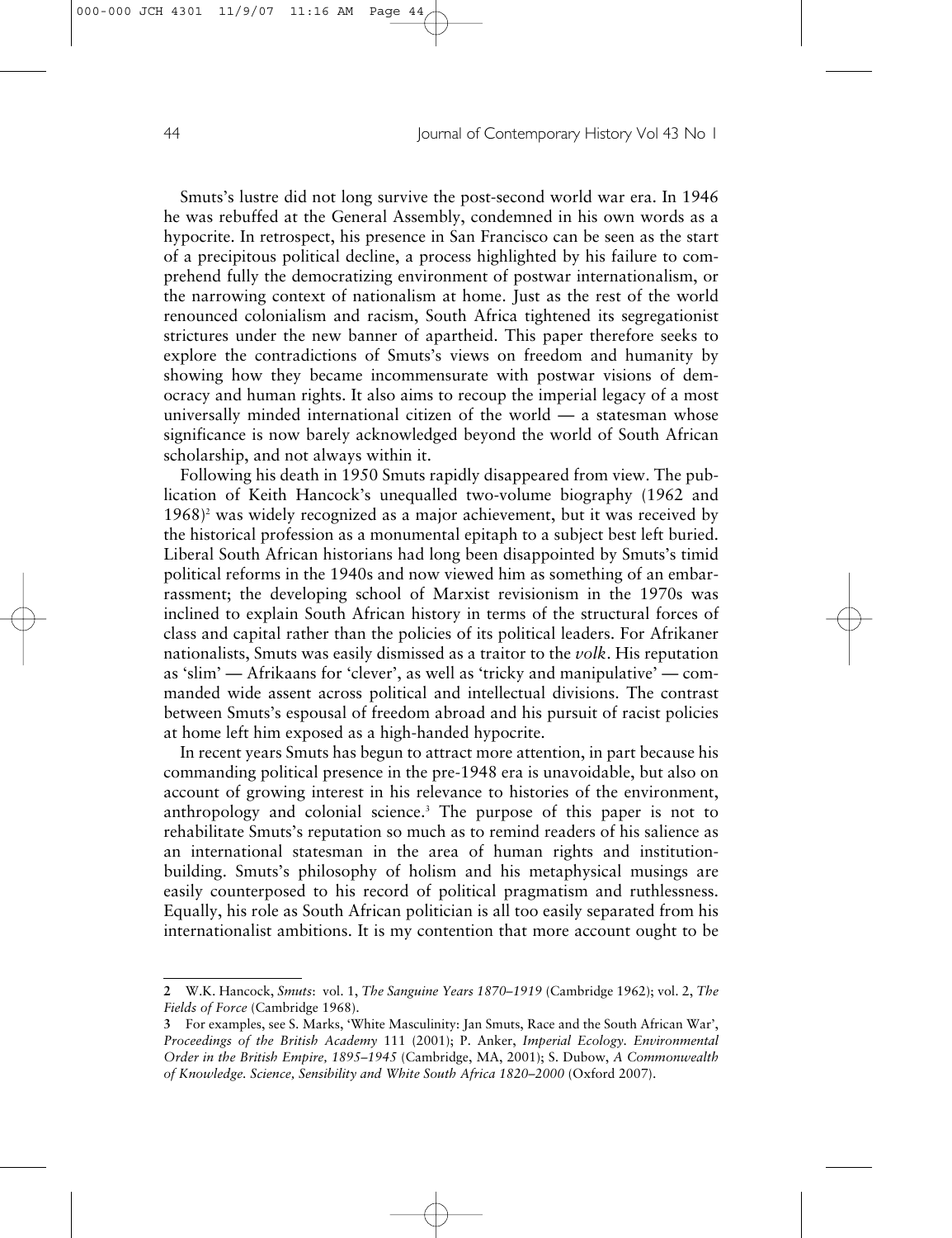taken of Smuts's intellectual ideas — not so much to assess their philosophical coherence or originality, but rather to show the integral connections between Smutsian ideas and practices, especially in respect of his views of race, rights and questions of national identity.

It is easily overlooked that contradictions in Smuts's character owe as much to his political longevity in a rapidly changing world as they do to the difference between his inner and outer persona, or tensions between his idealism and his pragmatism. Smuts's views of freedom were always geared to securing the values of western Christian civilization. He was consistent, albeit more flexible than his political contemporaries, in his espousal of white supremacy. What changed during the course of his long political career was the world around him: at home, the headline politics of race shifted from an emphasis on conflicts between Boer and Briton to relations between black and white; in the international arena, a statesman whose ideas had been formed in the first world war context of the League of Nations and the white commonwealth found himself adrift in the post-1945 world order, as the language of anticolonialism and democracy challenged his preferred understanding of human freedom. This was graphically illustrated at the birth of the United Nations.

The briefest survey of General Assembly resolutions illustrates how the issue of South Africa, perhaps more than any other, punctuated and shaped the United Nations' history. At the very first session of the General Assembly, in 1946, South Africa was charged by India with discriminating against citizens of Indian descent and of violating earlier agreements entered into between the two countries.4 In 1952 the Assembly broadened its attack to consider South Africa's racial policies as a whole. Henceforth, specific objections to the treatment of South Africa's Indian minority and the status of South West Africa were treated not just as an inter-state dispute but in the larger context of racial discrimination. A specially constituted commission found in 1953 that the policies of apartheid contravened the principles and spirit of the Charter and its Preamble. Echoing Smuts's very own formulation, it concluded that 'the doctrine of racial differentiation and superiority on which the apartheid policy is based is scientifically false, extremely dangerous to internal peace and international relations . . . and contrary to "the dignity and worth of the human person".'5

The South African government's stock response — that United Nations interference in the country's internal affairs offended the Organization's domestic jurisdiction clause (Article  $2(7)$ ) — did nothing to deflect hostile criticism, and by the mid-1950s the apartheid state downgraded its UN

**<sup>4</sup>** Large numbers of Indians arrived in South Africa from the 1860s as indentured labourers. The 1946 census recorded 282,000 Indians in South Africa.

**<sup>5</sup>** 'Report of the United Nations Commission on the Racial Situation in the Union of South Africa', A/2505 and Add. 1, 1953; O.A. Özgür, *Apartheid. The United Nations and Peaceful Change in South Africa* (New York 1981), 55–7; T.B. Millar, *The Commonwealth and the United Nations* (Sydney 1967), 143, 150, 154.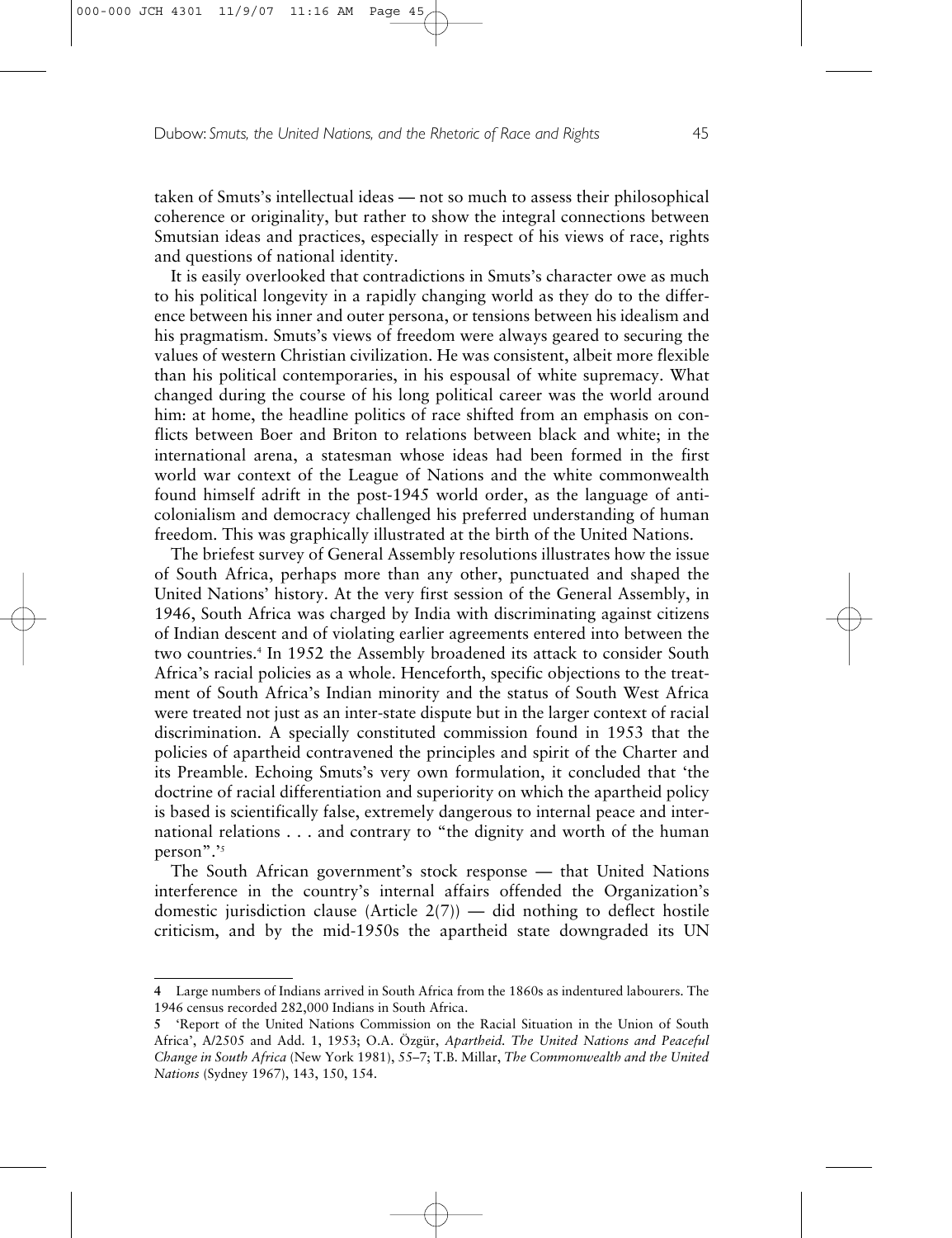delegation and refused to enter into debate on the merits of its racial policies.<sup>6</sup> In the first 15 years of its existence the Assembly passed 24 resolutions condemning or deploring the South African government. These were agreed with increasing unanimity.<sup>7</sup> Yet attempts to facilitate diplomatic negotiations or to extract concessions proved fruitless, and they in no way constrained the remorseless consolidation of the apartheid racial system.

The 1960 Sharpeville massacre and the consequent banning of the African and Pan-African Congresses induced a step-change in the UN's approach to the South African problem. Now, for the first time, the General Assembly sought action on apartheid, rather than merely expressing its abhorrence. In 1960 the Security Council passed a resolution on the South African racial question for the first time. A year later, even Britain abandoned its abstentionist position when it endorsed a UN vote declaring South Africa's racial policies to be in flagrant violation of the Charter.<sup>8</sup> By declaring apartheid a danger to international peace and security the UN's cautious treatment of domestic disputes — and thus of state sovereignty — entered new territory. The Assembly also began recommending specific measures to member states, in order to isolate South Africa diplomatically and economically. Sanctions were finally agreed in 1962. This amounted to the most severe condemnation to date of a United Nations member state.<sup>9</sup>

From the mid-1960s racial discrimination in South Africa became 'one of the major preoccupations of the United Nations system'.10 In 1967 a General Assembly resolution affirmed the legitimacy of the struggle for human rights and fundamental freedoms in South Africa. In 1971 it adopted a resolution supportive of the growing international boycott of South African sporting organizations.11 The General Assembly adopted an 'International Convention on the Suppression and Punishment of the Crime of Apartheid' in 1973. In 1974 South Africa was excluded from its seat in the General Assembly, marking a new moment in the country's international isolation. Further hardening of attitudes towards the apartheid government resulted from the 1976–7

**<sup>6</sup>** Özgür, *Apartheid*, op. cit., 59–60; E. Luard, *A History of the United Nations*, vol. 2 (Basingstoke 1989), 109; J. Barber and J. Barratt, *South Africa's Foreign Policy* (Cambridge 1990), 52. On the United States' ambivalent attitude towards allowing South Africa's internal policies to be discussed by the UN, see J.P. Brits, 'Tiptoeing along the Apartheid Tightrope: The United States, South Africa, and the United Nations in 1952', *The International History Review* XXVII(4) (2005).

**<sup>7</sup>** Özgür, *Apartheid*, op. cit., 62.

**<sup>8</sup>** R. Hyam and P. Henshaw, *The Lion and Springbok. Britain and South Africa since the Boer War* (Cambridge 2003), 165. The so-called 'famous five' countries who opposed or abstained on resolutions criticizing the South African government (on the grounds that these were not a matter of legitimate UN concern) were Britain, France, Portugal, Belgium and Australia — all of whom, with the exception of Australia, were African colonial powers.

**<sup>9</sup>** Millar, *Commonwealth and United Nations*, op. cit., 165–6.

**<sup>10</sup>** R. Schifter, 'Human Rights at the United Nations: The South African Precedent', *American University Journal of International Law and Policy* 8 (1993), 368.

**<sup>11</sup>** *United Nations Action in the Field of Human Rights* (UN, New York 1988), 104.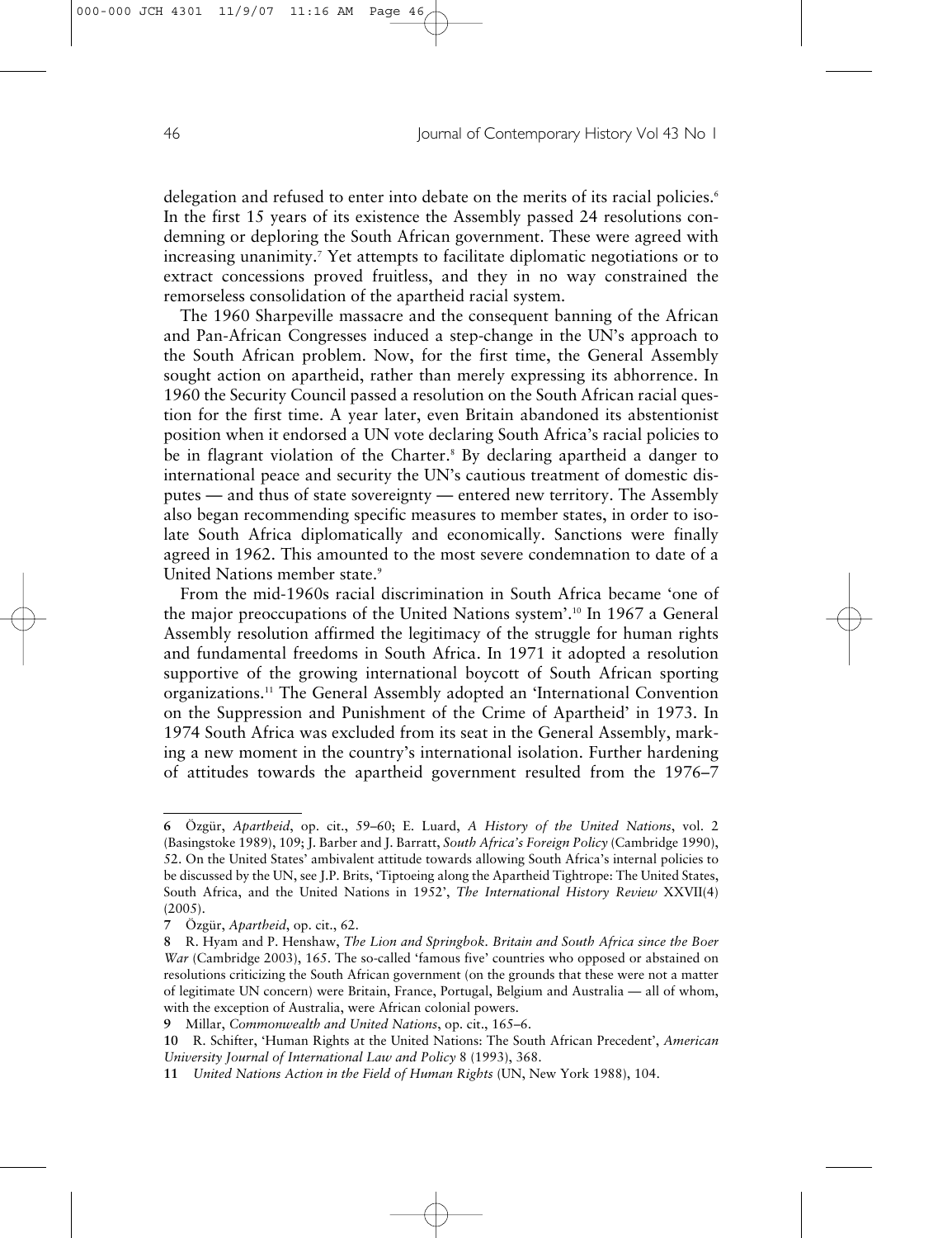Soweto uprising and the murder, while in police detention, of the black consciousness leader Steve Biko. The UN Security Council reacted by imposing a mandatory embargo on arms sales to South Africa in 1977. Never before had it done so in respect of a member state.12

Over three decades South Africa had thus lost its status as a respected founder member of the United Nations to become, instead, an international pariah. The United Nations steadily intensified its criticisms of the South African problem, establishing important legal and diplomatic precedents in the process.13 Convinced of its rectitude, and fortified by the sense that it was being unfairly picked out for criticism, the response of the South African government in these years remained intractable. As far as it was concerned, the United Nations merely served as proof of international double-standards, of the inexorable rise of godless communism, and even of the parlous decline of western Christian civilization.

In 1988, 40 years after the adoption of the Declaration of Human Rights, the UN published a major review of its activities in this area. Action in respect of South Africa featured prominently, but the Secretary-General, Pérez de Cuéllar, was forced to admit there were few successes in the struggle to put an end to apartheid.14 That same year the intransigent South African government taunted the UN Security Council: 'do your damnedest'.15 When the General Assembly voted in 1994 to allow South Africa to resume its seat at the General Assembly there was much self-congratulatory rhetoric in respect of the UN's 'pivotal role' in the fight against apartheid — but few in South Africa saw things in quite this way.16 One might easily conclude that South Africa did more to shape the UN than the converse.

It is not difficult to see why apartheid South Africa came to symbolize everything the United Nations stood against. In the postwar era human rights moved from a limited, liberal-inspired concern with (mostly) individual freedoms and liberties to embrace a range of rights whose scope now extended to economic, social and gender issues. The process of decolonization, which brought many new entrants to the United Nations as fully fledged nation states, fixed attention on the continuing salience of imperialism and colonialism. Apartheid increasingly became a byword for racism, the eradication of which was one of the Assembly's top priorities. This was amply demonstrated

**<sup>12</sup>** Özgür, *Apartheid*, op. cit., 64–8, 73; 78, 84; Luard, *A History of the United Nations*, op. cit., 114–6; *United Nations Action,* 97.

**<sup>13</sup>** Schifter, 'Human Rights at the United Nations', op. cit., 370, points out that it took a full 20 years after South Africa's internal policies were criticized by the UN before another country — Chile — was subjected to similar treatment.

**<sup>14</sup>** *United Nations Action*, op. cit., iii.

**<sup>15</sup>** *Cape Times*, 9 March 1988.

**<sup>16</sup>** See e.g. Simon Barber in *Business Day* (Johannesburg), 28 June 1994. Excitement at re-entry to the UN was mitigated by the US\$60 million bill for membership arrears. This was eventually cancelled — in an unprecedented concession — after lobbying by Mandela.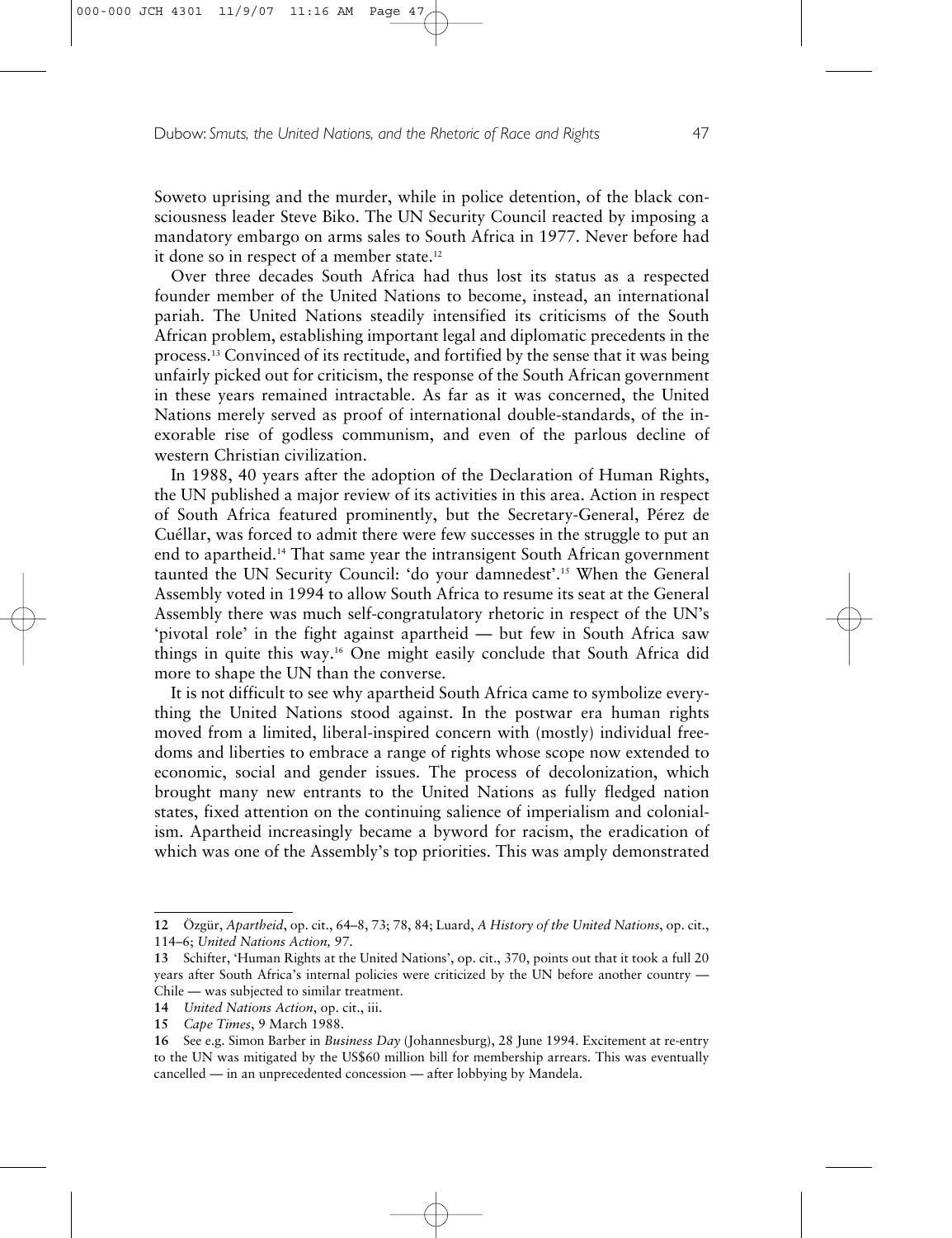when the convention describing apartheid as a punishable 'crime' entered force in 1978.17

The confrontation with South Africa was all the more dramatic because its racial policies and practices were moving directly against the trend of international opinion. Strikingly, apartheid became official government policy in the same year that the UN adopted its Universal Declaration of Human Rights.18 That South Africa proceeded to entrench statutory racial discrimination just as the rest of the world tended in the other direction was provocation enough; that the apartheid government could be accused of administering 'internal colonialism' within the country — and direct colonialism in the case of South West Africa/Namibia — offered further offence. The view of apartheid as a system of racial capitalism sustained by the complicity of international corporations and western governments was further confirmation (if this was needed) of its malign nature.

When Prime Minister Jan Smuts attended the 1945 Conference of the United Nations in San Francisco he was a revered figure in the Commonwealth and a venerable world statesman widely respected for his visionary commitment to international peace and justice. Smuts was perhaps the last major figure still in office who had been associated with the creation of the League of Nations. As a member of the Imperial War Cabinet Smuts had been responsible for drawing together British proposals for the peace settlement, and he drafted an influential pamphlet in 1918 entitled *The League of Nations: A Practical Suggestion*. Though by no means the first proposal for a mechanism of international government and mediation, it was to prove highly influential.<sup>19</sup>

Smuts's idealism, which proved so invigorating to an exhausted Europe, can be seen as a form of liberal internationalism qualified by hard-headed realpolitik. In respect of Europe the immediate problem, in his view, was how to

**<sup>17</sup>** Gene M. Lyons, 'In Search of Racial Equality: The Elimination of Racial Discrimination', in P.G. Taylor and A.J.R. Groom (eds), *Global Issues in the United Nations' Framework* (Basingstoke 1989); Özgür, *Apartheid*, op. cit., 9.

**<sup>18</sup>** In the case of apartheid and of human rights, general principles rather than specific details were evident at this stage.

**<sup>19</sup>** G.W. Egerton, 'The Lloyd George Government and the Creation of the League of Nations', *American Historical Review* 79(2) (1974), 431, 434; cf. P. Yearwood, 'On the Safe and Right Lines': The Lloyd George Government and the Origins of the League of Nations, 1916–1918', *The Historical Journal* 32(1) (1989). Lionel Curtis, the 'prophet' of Commonwealth and international government, was also devising plans for a League of Nations at this time (1918–19). Curtis's biographer, Deborah Lavin, notes that Smuts's *Practical Suggestion* ended with the same quote from Browning that Curtis employed. A leading member of the Milner Kindergarten (along with Philip Kerr, who also played a role in plans for the League), Curtis played a key behind-the-scenes role in the creation of the South African Union in 1910. His South African experience loomed large in all his later endeavours. See D. Lavin, *From Empire to Commonwealth. A Biography of Lionel Curtis* (Oxford 1995), 159, 161. Given their common interests, it is slightly surprising that Smuts and Curtis did not have more to do with each other. But Smuts, who once dismissively referred to the Kindergarten as 'Curtis and Co.', seems never to have overcome his suspicion of the neo-Milnerites. He did, however, write Curtis a rueful letter about international events in 1950, ending with the words: 'Good-bye my friend and colleague. All warm good wishes'.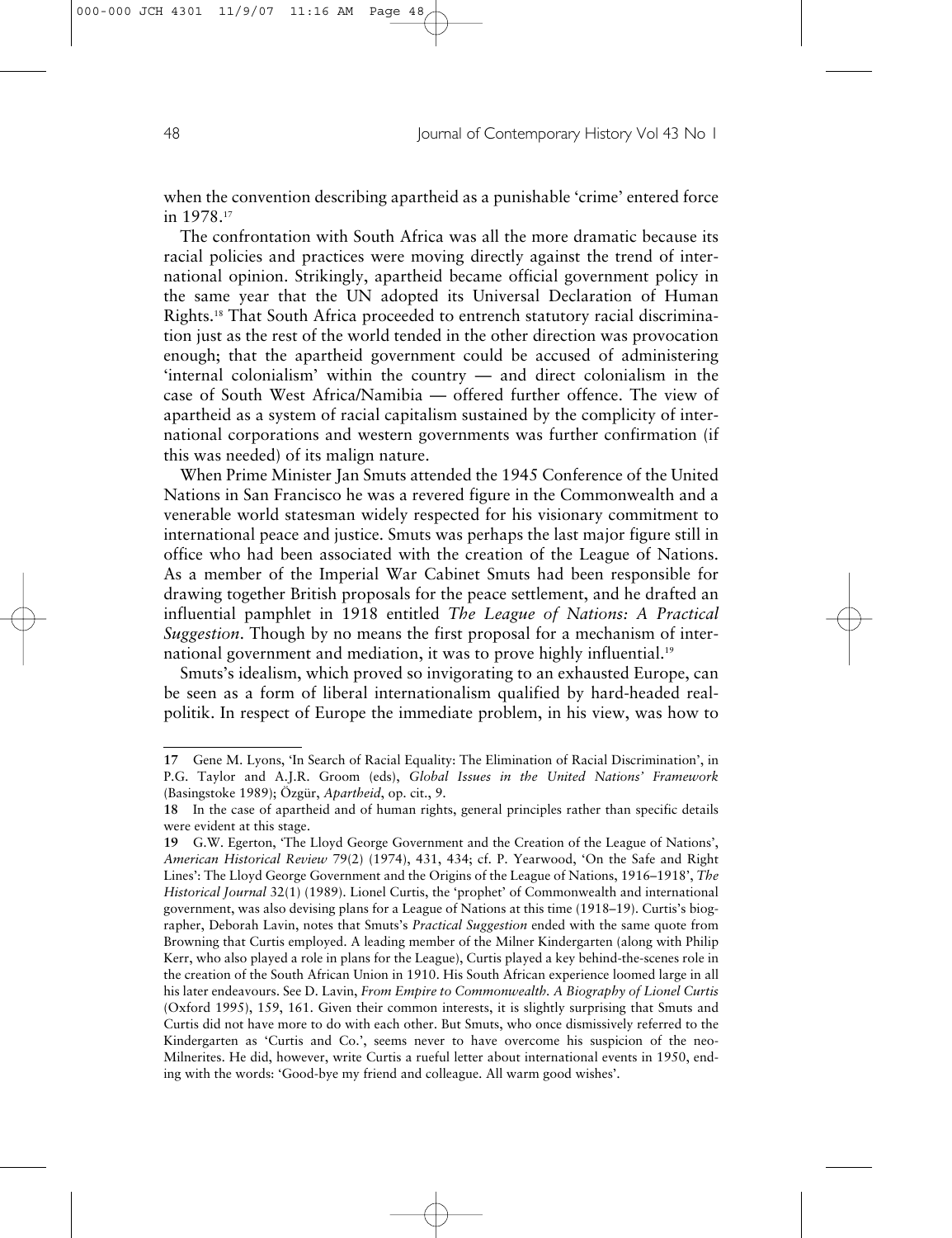fill the vacuum left as a result of the collapse of the old empires and how to induce an instinctively isolationist America to play a central role in maintaining the balance of power. Smuts's recommendation was to sharpen up President Wilson's vague plans for a League of Nations and to design practical arrangements for its operation. With regard to Germany's former African empire, Smuts used his influence to design the League's mandate system. Drawing on his experience of peace-making in the period following the South African War, as well as his view of the complex evolving relationship between nations and empires, he posited the British Commonwealth as a model to be followed, insofar as it combined fundamental principles of national freedom with an acceptance of political decentralization.<sup>20</sup>

This message played very well in Britain, where, by the end of the first world war, Smuts enjoyed considerable moral authority and was showered with civic, university and state honours. As the quintessential rebel turned loyalist, Smuts's appeal rested on the power of the convert. And indeed, his was a romantic story, especially if read selectively. In the run-up to the South African (Boer) War, in which he played a significant political role, Smuts wrote a brilliant piece of propaganda which stated the Afrikaner case against the injustice of British imperialism (*A Century of Wrong*). As a general during its guerrilla phase, he led a daring commando force, living off the land and attacking British troops hundreds of miles behind the front. From 1902, in defiance of republican 'bitter-enders' who repudiated the peace settlement, Smuts proceeded to champion the cause of reconciliation between Boer and Briton. He became one of the principal architects of South African Union in 1909–10.

At the outbreak of the first world war Smuts helped to suppress an Afrikaner rebellion led by former Boer War comrades who joined the Germans in South West Africa in the hope of restoring the former Republics. He then took personal command of the faltering military campaign against the resourceful von Lettow-Vorbeck in German East Africa. Smuts's role in steering British imperialism towards the idea of a shared 'commonwealth of nations' (a term that he was responsible for popularizing)<sup>21</sup> and his inspiring thoughts about freedom and faith made him the darling of British liberals and nonconformists. It also earned him the respect of conservative members of the establishment. He was held in high esteem by politicians ranging from Lloyd George and Harcourt to Amery and Churchill; the latter hailed him as 'A new and altogether extraordinary man from the outer marches of the empire'.<sup>22</sup> John Colville, Churchill's private secretary, suggested in 1940 that in the event of Churchill's death Smuts might become wartime prime minister of Britain.23

**<sup>20</sup>** Hancock, *Smuts*, op. cit., vol. 1, 500–1.

**<sup>21</sup>** Ibid., vol. 1, 203–4.

**<sup>22</sup>** Cited in H.C. Armstrong, *Grey Steel (J.C. Smuts). A Study in Arrogance* (Harmondsworth 1939), 200.

**<sup>23</sup>** A. Stewart, '"The Klopper Affair": Anglo-South African Relations and the Surrender of the Tobruk Garrison', *Twentieth Century British History* 17(4) (2006), 527.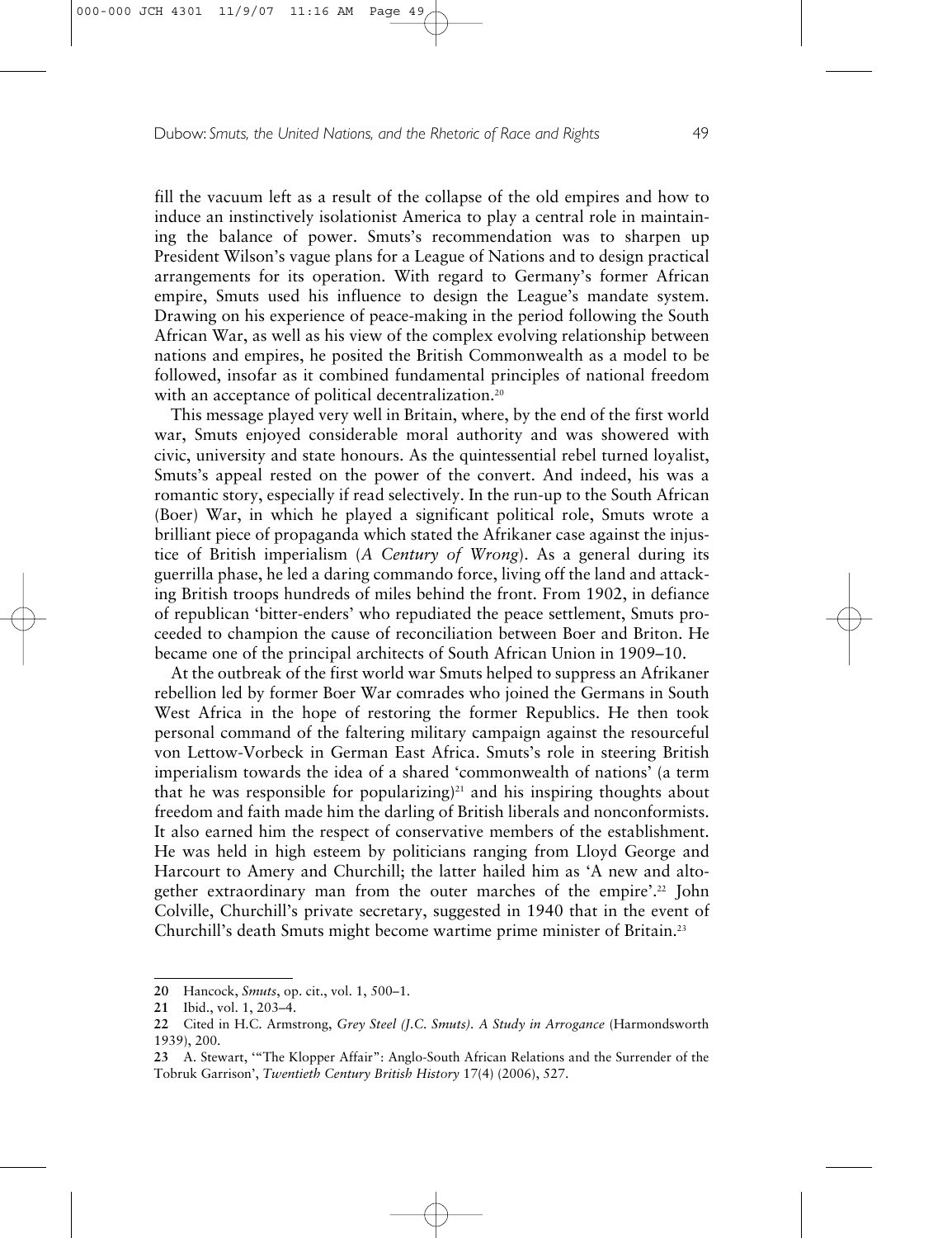50 Journal of Contemporary History Vol 43 No 1

Smuts's quaint exoticism as a 'Boer' added considerably to his allure. While based in London as an extraordinary member of the War Cabinet (having declined the offer of a seat in Parliament) he proved adept in using his position as a colonial outsider to address matters of immediate concern in British and European politics. He was skilled in bypassing conventional proprieties and institutional niceties. In 1917 this most calculating politician defused the potential of damaging industrial unrest in South Wales.<sup>24</sup> He also advised on the establishment of an effective Air Ministry and helped to oversee the defence of London from aerial bombardment. Lloyd George referred to Smuts as the father of the Royal Air Force.<sup>25</sup>

During 1918–19 Smuts was even more active as a troubleshooter. He advised on the question of Irish home rule, travelled to Egypt and Palestine to consult with Allenby, and negotiated a border dispute with Bela Kun in Budapest on behalf of the Great Powers. He was unsuccessful in this effort, but nonetheless managed to delight the Hungarian leader with his stories of the veldt.26 During the Paris Peace Conference Smuts took a strong stand against imposing unfair penalties on Germany. Recalling his experience of peacemaking in South Africa, he insisted on the importance of magnanimity in order to avert Bolshevism and a future second big war. On these issues Smuts was closely in accord with Maynard Keynes, with whom he spent evenings despairing of 'the coming flood'. He urged Keynes to write *The Economic Consequences of the Peace* (1919) in order to explain to the British public the dangers inherent in the Versailles Treaty.27

At this time Smuts recommended 'appeasement' (another word he is credited with bringing into the lexicon) as a form of reconciliation — though not as a synonym for pusillanimity, the connotation it later took on.<sup>28</sup> When his predictions of a resurgent Germany proved correct, Smuts's reputation as a prescient international statesman was further enhanced. Unfortunately this did little to endear him either to Afrikaner nationalists back home, who reviled him as the 'handyman of empire', or to white workers and socialists, who regarded him as a lackey of capitalist imperialism.29

In 1939 Smuts led South Africa into the second world war, once again defying the anti-imperialist and often openly pro-nazi sentiment of the resurgent

**<sup>24</sup>** In addition to this episode, Armstrong records that Smuts settled strikes in Coventry and London: *Grey Steel*, op. cit., 213–14. This record presents a marked contrast with his consistent record of using the harshest measures in confronting white and black strikers in South Africa.

**<sup>25</sup>** Hancock, *Smuts*, op. cit., vol. 1, 438–42, 455–6.

**<sup>26</sup>** Ibid., vol. 1, 517; K. Ingham, *Jan Christian Smuts, The Conscience of a South African* (London 1986), chap. 5.

**<sup>27</sup>** Hancock, *Smuts*, op. cit., vol. 1, 521, 539; Ingham, *Jan Christian Smuts*, op. cit., 113. After agonizing as to whether or not to sign the Versailles Treaty on behalf of South Africa, in the end Smuts did so.

**<sup>28</sup>** Hancock, *Smuts*, op. cit., vol. 1, 512.

**<sup>29</sup>** S. Marks, entry on 'Smuts' in *Dictionary of British National Biography*. For a coruscating contemporary biography of Smuts, stressing his deviousness and his hypocrisy, see Armstrong, *Grey Steel*, op. cit.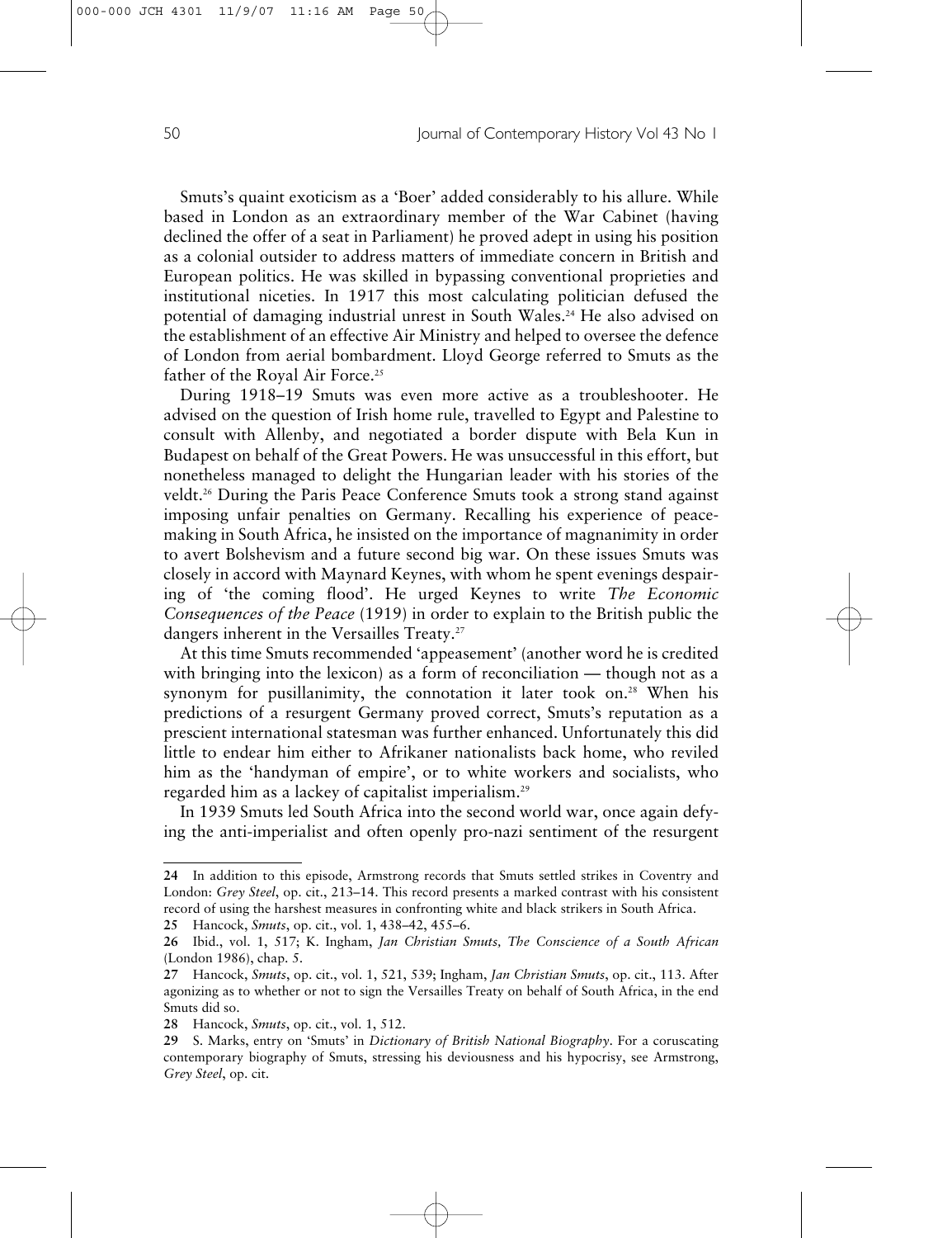Afrikaner nationalist movement. As prime minister, with the British rank of field-marshal, he played a key role in the campaign in North Africa and advised Churchill on strategic decisions in the Mediterranean and Europe. A natural champion of the rights of small nations, Smuts became closely absorbed with the problems faced by Greece (he formed a close personal relationship with Princess Frederica, who spent part of the war in South Africa and was an avid student of holism). He was fulsome in his support of a Jewish homeland in Palestine and corresponded at length with Chaim Weizmann.

Well before the end of the war Smuts was turning his attention to the problems of securing peace, but he was anything but optimistic about the future. In a much discussed speech to the Empire Parliamentary Association in 1943, Smuts expressed scepticism towards 'catchwords' like democracy. The war had shown that 'all our idealism, all our high aspiration for a better world and a better human society' stood no chance unless the 'problem of power' was addressed. The best way to do this was to recognize Great Britain, the United States and Russia as 'the trinity at the head of the United Nations fighting the cause of humanity'. Smuts's reference to humanity evidently had a sardonic edge, in view of his anxiety that Russia was about to become 'the new colossus in Europe'.30 His concerns about the future were revealed in a private letter written in November 1944, wherein he remarked that the 'making of blueprints for a world which may remain unborn' was a 'horrid undertaking': 'The better world, the new order, all the visions which people see in the skies of the future' reminded Smuts of Godwin and Shelley in the early nineteenth century, 'when people believed in the perfectibility of human nature and thought the old order could be sloughed off like a skin'.31

Two years later Smuts was even more concerned. Fearful of the inexorable rise of the Soviet Union, doubtful of the western world's spiritual power to withstand evil and dismayed by the death of Roosevelt, as well as by Churchill's electoral defeat, he was a somewhat reluctant entrant into the brave new world of postwar reconstruction. Smuts dismissed a rumour that he would be invited to chair the 1945 Conference of the United Nations in the knowledge that he would not have the support of the French or the Russians and that South Africa was 'too small fry for such exaltation'. He was aware that, unlike the Covenant of the League, which he had helped to write, much preparatory work had already gone into the process of drafting the Charter. Indeed, he anticipated that by the time of the Conference, 'the play will already have been fully written and only the theatrical performance will take place'. Nevertheless, Smuts resolved to go to San Francisco out of 'a sense of duty' and also because he thought his direct experience of the 1919 Paris Peace Conference might be of value.<sup>32</sup>

**<sup>30</sup>** Speech to private meeting of the United Kingdom branch of the Empire Parliamentary Association, Houses of Parliament, London, 1943, published as *Thoughts on the New World*. In J. van der Poel (ed.), *Selections from the Smuts Papers*, vol. VI (Cambridge 1973), doc. 624.

**<sup>31</sup>** Smuts to M.C. Gillett, 22 November 1944: van der Poel, *Selections* , vol. VI, doc. 649.

**<sup>32</sup>** Smuts to M.C. Gillett, 4 March 1945: van der Poel, *Selections*, vol. VI, doc. 662.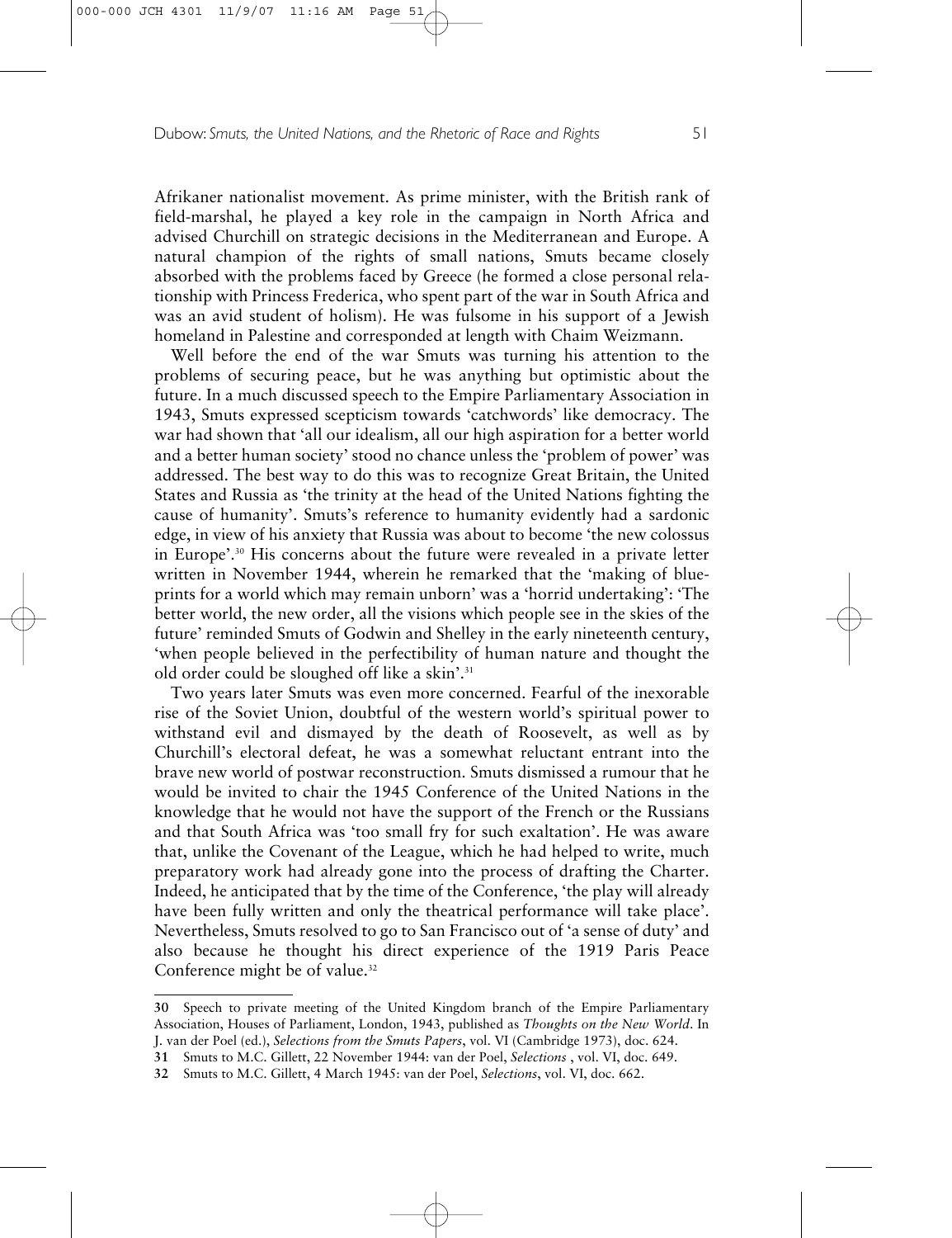Smuts also had South Africa's domestic interests in mind, in particular the imperative to use its favourable wartime reputation to bank the country's political capital and secure its position as the guarantor of western interests in Africa. Briefing George Heaton Nicholls, his appointee as High Commissioner to London (and a leading advocate of racial segregation in the 1920s and 1930s), Smuts reportedly stressed the vital importance to South Africa of a strong and united (white) Commonwealth. Africa was changing rapidly, the end of the war was in sight, and something was being done to create a new 'World Organization'. South Africa, he told Nicholls, would 'play a full part in its establishment. This work can only be done while the war is on. If it is left until afterwards, it will be too late.'33 Smuts evidently hoped that his own and his country's reputation would be strengthened through taking a lead in international developments and that such participation would help to protect South Africa from criticisms of its racial policies.

Turning to the task of postwar institutional peace-making, Smuts considered that this would have to be tackled 'according to our human lights and means', in the hope that 'Heaven's blessing would follow in due course'.34 This attitude aptly sums up his world-weariness: indeed, a concern with human lights (i.e. capacities) rather than *rights* seems to have been foremost in his mind. As president of the Commission on the General Assembly, meeting in San Francisco, Smuts played an important role in proceedings, but he was frustrated by the slowness of the proceedings and found time to draw spiritual sustenance from walks in the Mount Tamalpais Park and admire giant sequoia in the Yosemite valley. Reporting back to Jan Hofmeyr, who deputized as South African prime minister in his absence, Smuts remarked on the 'strong humanitarian tendency, finding expression in provisions for equal rights all round and other embarrassing proposals so far as we are concerned'. Most immediately worrying for his country's interests was the issue of trusteeships. On the matter of South West Africa he noted stiffly that he was formally 'reserving our rights'.35

In the light of Smuts's less than fulsome support of the Conference, and his discomfort when the Indian Delegation quoted his own words by way of reproach at the General Assembly, it is noteworthy that Smuts was responsible for introducing the phrase 'human rights' into the Preamble of the Charter. Smuts did not of course invent human rights-talk, which was much in the air at this time,36 but he certainly helped to give it salience. The importance of the words 'human rights' (which do not occur in the Covenant of the League) is signalled by their central positioning in the second paragraph of the Preamble. They gain weight through repetition and context: there are no less than seven subsequent references to human rights in the body of the Charter. Smuts's

**<sup>33</sup>** Nicholls quoting Smuts in G.H. Nicholls, *South Africa in My Time* (London 1961), 380.

**<sup>34</sup>** Hancock, *Smuts*, op. cit., vol. 2, 428.

**<sup>35</sup>** Smuts to J.H. Hofmeyr, 6 May 1945: van der Poel, *Selections*, vol. VI, doc. 666.

**<sup>36</sup>** J.H. Burgers, 'The Road to San Francisco: The Revival of the Human Rights Idea in the Twentieth Century', *Human Rights Quarterly* 14 (1992), 447–77.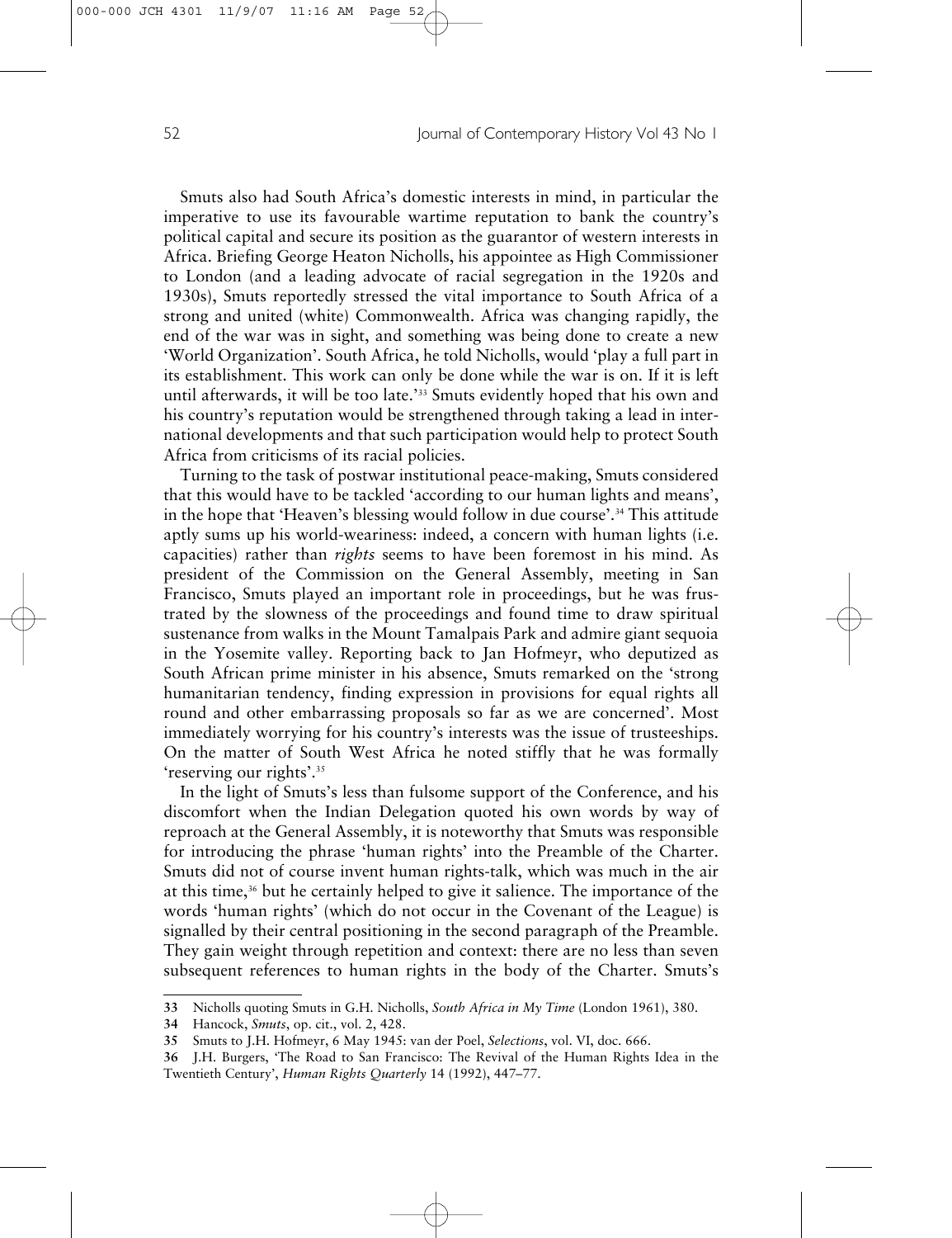words were also incorporated into the UN's Universal Declaration of Human Rights, which was unanimously adopted in 1948 — subject only to eight abstentions. South Africa was one of these.<sup>37</sup>

Smuts first presented his ideas to a meeting of Dominion prime ministers chaired by Viscount Cranborne at 10 Downing Street in May 1945.38 As his biographer, Keith Hancock, explains, Smuts's intent was to leaven the legalistic tone of the Dumbarton Oaks charter proposals by finding uplifting 'words to touch the heart of the common man'. Notably, the Dumbarton Oaks version did not include a preamble, and the only reference to human rights in the document (favoured by Roosevelt alone amongst the Allied leaders)<sup>39</sup> was buried in Chapter IX. The Dominion leaders greeted his suggestions with enthusiasm, and British Foreign Office mandarins resurrected a lost document of their own which, under the direction of Charles Webster, was conflated with Smuts's. It was this version that went forward to San Francisco under Smuts's name. Webster and Attlee were among those with direct experience of events who credited Smuts with defining the essence and spirit of the Preamble.<sup>40</sup> On 8 May 1945, a day dominated by news of the announcement of Victory in Europe, the *Manchester Guardian* carried a small piece from San Francisco reporting that 'General Smuts's preamble to the new world charter — his "declaration of human rights" — [had just been] accepted as a basis for future discussions.'41

Notably, Smuts's original formulation tabled at the imperial conference spoke of 'basic' rather than 'fundamental' human rights, and it appears that in Smuts's view there was a significant difference. Observe, for instance, that the

**<sup>37</sup>** The Declaration was voted for 48 states. Abstentions were recorded by six members of the Soviet bloc, Saudi Arabia and South Africa.

**<sup>38</sup>** Nicholls, *South Africa In My Time*, op. cit., 394–5.

**<sup>39</sup>** Mary Ann Glendon, *A World Made New*. *Eleanor Roosevelt and the Universal Declaration of Human Rights* (New York 2001), 9.

**<sup>40</sup>** Hancock, *Smuts*, op. cit., vol. 2, 431–2; C. Webster, *The Art and Practice of Diplomacy* (London 1961), 10–11. Hancock's account is similar to that of British Prime Minister Attlee, who, when reporting back to the House of Commons on 22 August 1945, recorded: '

That Preamble we owe largely to Field Marshal Smuts. His authoritative contributions to the discussions at San Francisco were the result of that union of lofty ideals and practical wisdom that we have come to expect of him. I remember there was a complaint that the Dumbarton Oaks proposals formed a rather frigid document. I pointed out at the time that it was the work of officials who were not expected to be eloquent, but I think it will be agreed that that defect had been cured at San Francisco. Field Marshal Smuts brought before the Conference a draft which he had prepared in collaboration with the Foreign Office, and that Preamble was very carefully considered and amended. But although amendments were made the substance and spirit of the Preamble are derived from the Field Marshal's draft.

For a good discussion of Smuts's contribution see C. Heyns, 'The Preamble of the United Nations Charter: The contribution of Jan Smuts', *African Journal of International and Comparative Law* 7(2) (1995). Less analytical, but informative, is P. Marshall's 'Smuts and the Preamble to the UN Charter', *The Round Table* 358 (2001).

**<sup>41</sup>** *Manchester Guardian*, 8 May 1945. The *Guardian*'s special correspondent was Alistair Cooke.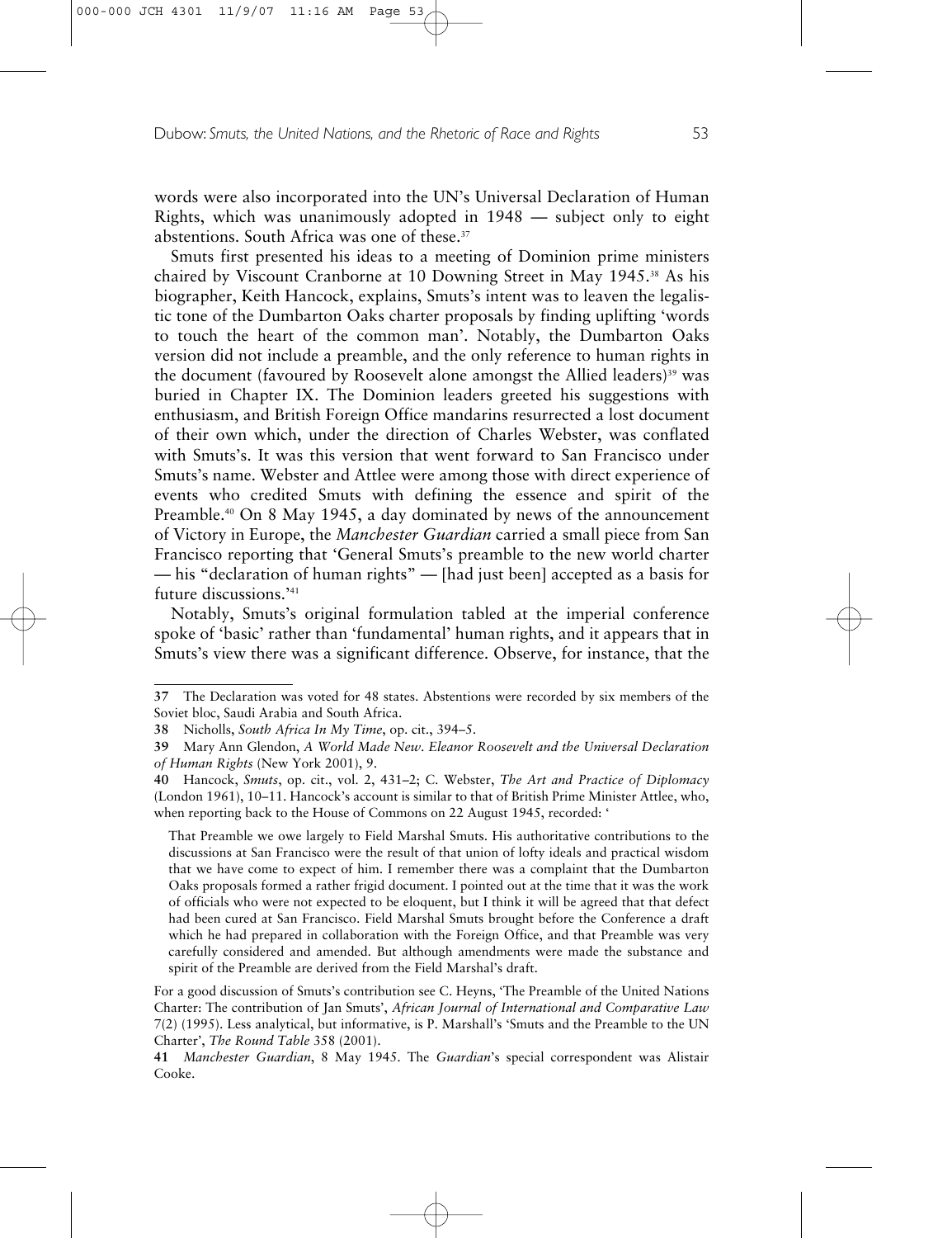000-000 JCH 4301

Dumbarton Oaks document paired the promotion of 'respect for human rights' with 'fundamental freedoms', suggesting that human rights and freedoms are complementary but not the same things. The phrase 'fundamental human rights' did, however, occur in the final submission of the South African delegation in San Francisco; it was this formulation that was eventually adopted.42

The final version of the Preamble contained several amendments from the one presented by Smuts. One alteration was the substitution of Smuts's original 'We, the United Nations' by 'The High Contracting Parties': diplomatic protocol required that the parties subscribing to the Charter should be explicitly named. However, Smuts's opening was restored in a new guise at San Francisco when the American delegate and Dean of Barnard College, Virginia Gildersleeve, successfully proposed an alteration in the opening sentence to reflect a more popular and idealistic spirit (one which also handily recalled the US Constitution): 'We the Peoples of the United Nations'.43 Another significant change from Smuts's original formulation was the replacement of the formulation 'equal rights of individuals' by 'the equal rights of men and women' in the final version.<sup>44</sup>

The draft presented by Smuts for consideration at San Francisco pledged 'To re-establish faith in fundamental human rights, in the sanctity and ultimate value of human personality, in the equal rights of men and women and of nations large and small . . . ' In the version eventually adopted, 'value' was altered to 'worth' because the former was said to have an inappropriate economic connotation.45 The phrase 'the human personality' was changed to 'human person'. This latter emendation deserves exploration, since the con-

**<sup>42</sup>** See Heyns, 'The Preamble', op. cit. This interpretation is, however, my own. Heyns (342, fn.44) suggests that Smuts's formulation was probably inspired by Roosevelt's Four Freedoms speech of January 1941 and also by H.G. Wells, with whom he corresponded, though Smuts and Wells differed on South Africa's racial policies.

**<sup>43</sup>** Hancock, *Smuts*, op. cit., vol. 2, 432. As Hancock points out, the lawyers nevertheless had the last word, because the Preamble closes with an assurance that it is 'respective Governments, through representatives' who have agreed the Charter.

**<sup>44</sup>** Heyns, 'The Preamble', op. cit., 342. Gildersleeve, an internationalist and pioneer of women's involvement in tertiary education, is sometimes credited as the author of the Preamble. I have found no convincing evidence for this. She is more plausibly credited with a clause in the Charter that linked human rights and fundamental freedoms 'without distinction as to sex, language, or religion' (although, in the 1920s, she had been instrumental in maintaining indirect quotas for Jewish women at Barnard). See R. Rosenberg, 'Virginia Gildersleeve: Opening the Gates', www.columbia.edu/cu/alumni/magazine/summer2001/gildersleeve.html. The phrase 'equal rights of men and women and of nations large and small' in the Preamble is quoted by Heyns as part of the final submission of the South African delegation at San Francisco, presented on 3 May 1945. This submission was slightly altered from the one agreed in London at the Commonwealth meeting.

**<sup>45</sup>** J. van Aggelen, 'The Preamble of the United Nations Declaration of Human Rights', *Denver Journal of International Law and Policy* 28(2) (2003), 134. This amounted to a reversion to Smuts's original draft agreed at the British Commonwealth meeting, which spoke of the 'essential worth and integrity of the human personality'.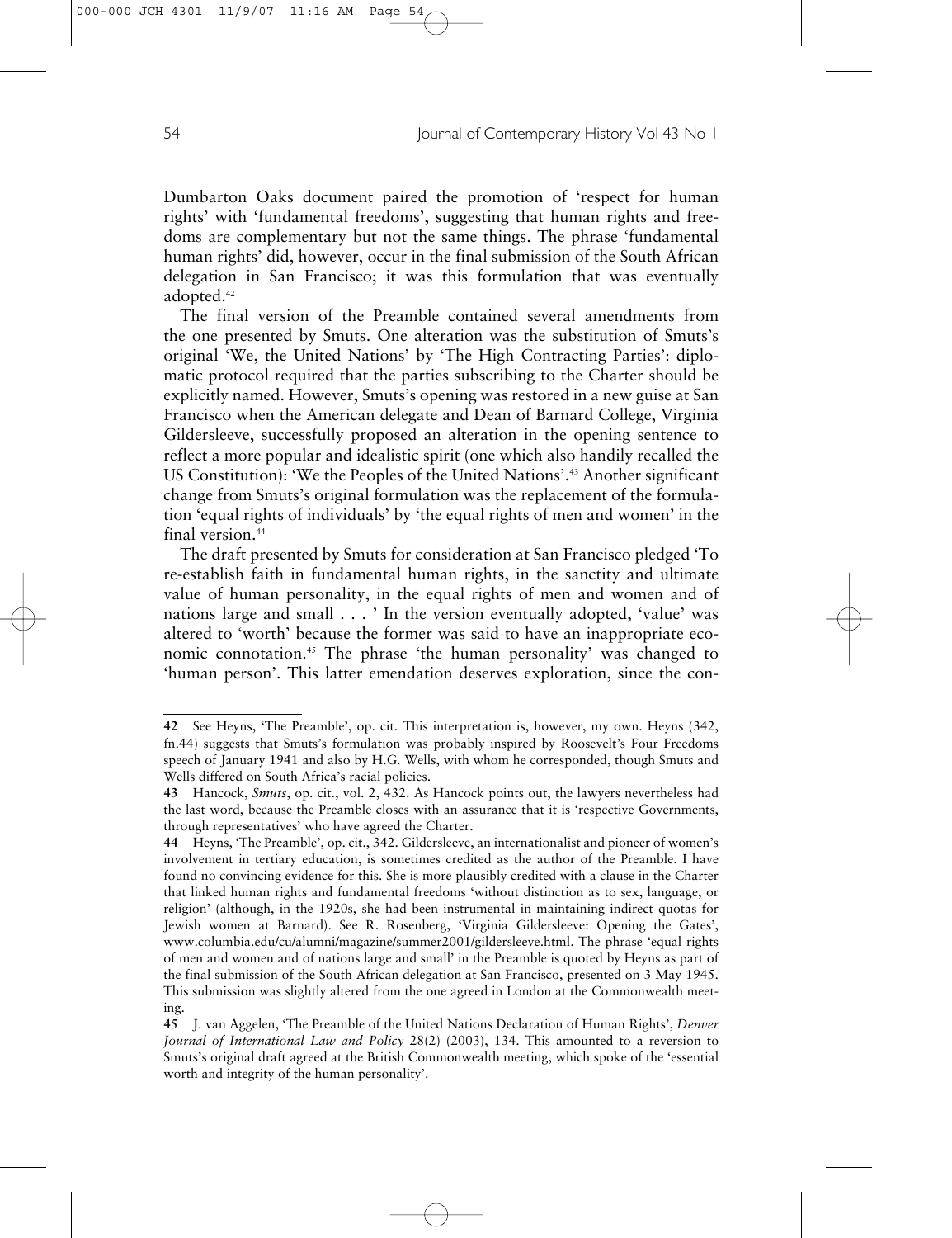ception of 'personality' was a key code-word in Smuts's philosophy of organic holism. Consideration of this cluster of concepts in turn helps to explain what Smuts meant by human rights.

In 1894, while completing a brilliant law degree at Cambridge, Smuts began work on a biography of Walt Whitman subtitled *A Study in the Evolution of Personality*. Smuts could readily identify with aspects of Whitman's ancestry and upbringing and he admired his poetry of freedom.<sup>46</sup> Whitman's intimate connection with his natural surroundings and his reputation as a bold, contemplative man living on the frontiers of the New World were all qualities that Smuts, whose own philosophy approximated to a form of pantheism, fully appreciated. Later, Smuts claimed that it was through studying Whitman that he began to free himself from the conventional pieties and fear of sin that so dominated his early life and to appreciate instead the idea of the 'Natural Man'.47 Smuts's choice of biographical subject was nonetheless incidental to his larger purpose. Above all, the Whitman biography was a cipher for Smuts's ideas about the development of personality and a means of testing them out.<sup>48</sup> To the young Smuts, Whitman 'was that rarest flowering of humanity — a true personality; strong, original, organic; a type to which his fellows could but approximate; a whole and sound piece of manhood such as appears but seldom.'49

In 1938, reflecting on the coming conflagration with Hitler, Mussolini, Stalin ('and whoever is their opposite number in Japan'), Smuts spoke of the elemental 'struggle of the new ideologies' as 'fundamentally a vast religious war'. This prompted further questions: 'Is human personality inviolate? Is the human soul divine and free? Has conscience to prevail at whatever cost?' The answer was found in a line recalled from Whitman: 'The soul for ever and ever'. This 'great message' or 'eternal gospel' which told that the world is 'Spirit', that 'Men are souls', and that 'Truth is eternal and indestructible', provided the basis for a 'new dawn'. Thus armed, it would become possible to

**<sup>46</sup>** Hancock, *Smuts*, op. cit., vol. 1, 47, 48. The Whitman study was refused by several publishers. It was eventually published as *Walt Whitman. A Study in the Evolution of Personality*, with an introduction by Alan L. McLeod (Detroit 1973).

**<sup>47</sup>** Smuts to M.C. Gillett, 26 December 1942: van der Poel, *Selections*, vol. VI, doc. 588. This letter discussed a new biography of *Walt Whitman* by Fausset. Smuts wrote that Whitman had reached the 'highest' stage of personal development, since he lived in harmony with nature and therefore without crisis. Now he had to concede that Whitman 'was not quite normal in his sexual makeup' because of his 'slight homosexual leanings'. From this he drew the conclusion that:

the higher integration is only reached through experience of the lower, that in a way almost blasphemous to say, the higher good incorporates the evil we have done and passed through, and that the highest does not negate so much as absorb and incorporate the lower and the lowest. Evil becomes an ingredient in the final good which we attain on the higher synthesis or integration of life.

**<sup>48</sup>** J.C. Smuts, *Holism and Evolution* (London 1926), vi; Smuts, *Walt Whitman*, op. cit., 38; J.C. Smuts, *Jan Christian Smuts* (London 1952), 22–3.

**<sup>49</sup>** Smuts, *Walt Whitman*, op. cit., 26. See also Anker, *Imperial Ecology*, op. cit., 44.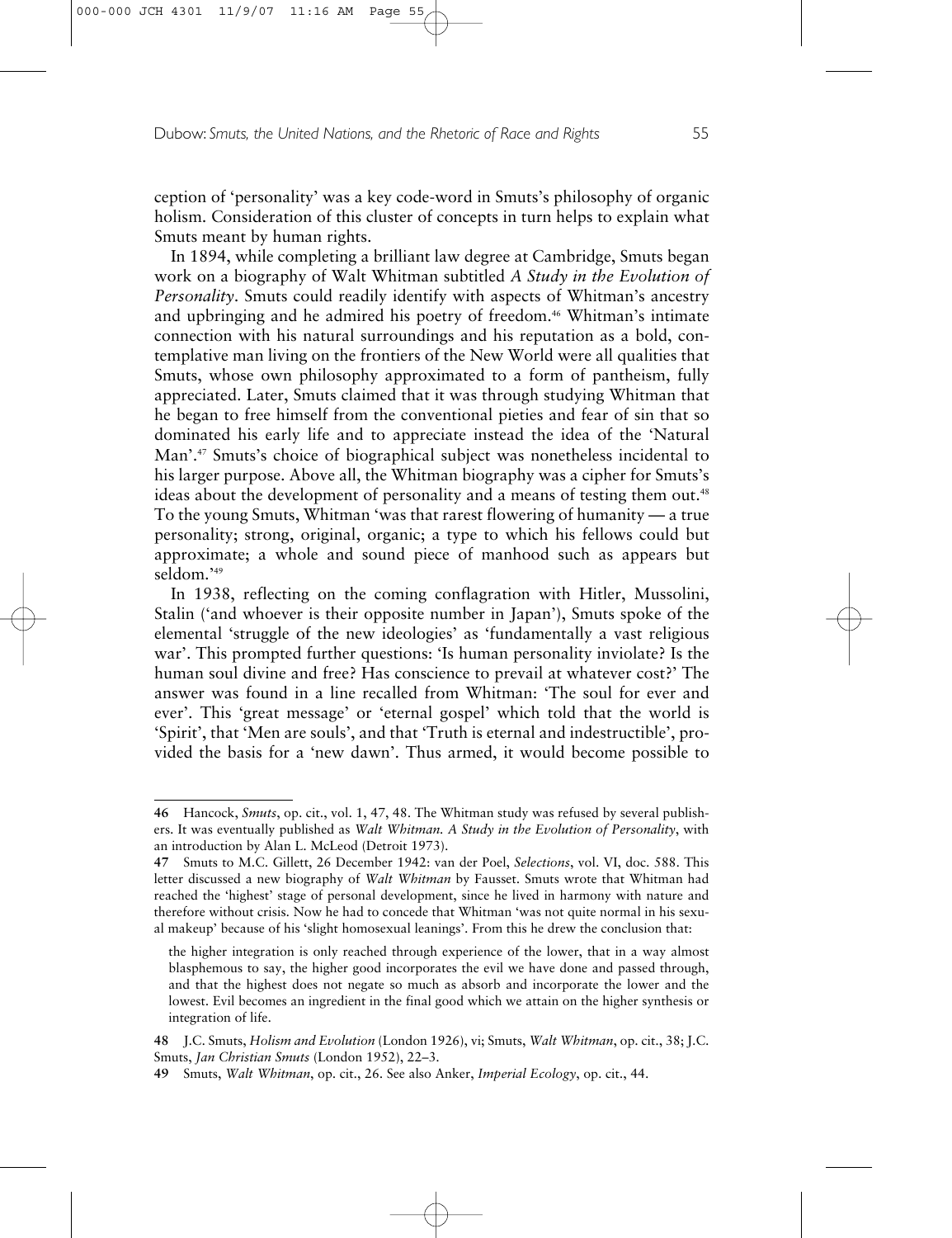ascend out of 'the present depths'.<sup>50</sup> Smuts meditated on these themes throughout the war. By the time of the war's conclusion, such words and sentiments would recur in his draft Preambular references to 'faith', 'sanctity' and the 'ultimate value of human personality'.<sup>51</sup>

For Smuts, the concept of 'Personality' embodied a developing sense of moral self and of moral community and the capacity to integrate lived experience with biological endowment and so attain a higher state of spiritual integrity, harmony or wholeness. Smuts viewed the development of 'Personality' as an ongoing, evolutionary process. He did not see this in terms of the atomistic struggle for survival associated with neo-Darwinian thought, so much as the Lamarckian-style inheritance of characteristics acquired through active engagement with the environment. Always it was inspired by a greater force. He dubbed the science of personality 'Personology'.52

Although Personality could best be studied in the case of individuals (Whitman, Goethe, or indeed himself), Smuts soon discovered that it was 'only a special case of a much more universal phenomenon'.53 By extension, it seems also to be applicable in a collective sense to nations, cultures or races — where Personality could be demarcated into evolutionary stages. Whether applied to groups or to individuals, Smuts disdained the disaggregation of particular traits or elements favoured by reductionist positivistic psychologists or philosophers: his emphasis was on the integration of indivisible characteristics into a unitary, supreme whole. It was through the process of completing the Personality that the achievement of freedom depended.<sup>54</sup> This meant that human rights, like human Personality, were both conditioned and conditional.

**<sup>50</sup>** Smuts to F. Lamont, 13 March 1938: van der Poel, *Selections*, vol. VI, doc. 433.

**<sup>51</sup>** When Smuts formally proposed his preamble, as agreed in London, to the San Francisco conference, he said:

I would suggest that the Charter should contain at its very outset and in its preamble, a declaration of human rights and of the common faith which has sustained the Allied peoples in their bitter and prolonged struggle for the vindication of those rights and that faith. This war has not been a war of the old type . . . In the deepest sense it has been a war of religion perhaps more so than any other war of history. We have fought for justice and decency and for the fundamental freedoms and rights of man, which are basic to all human advancement and progress and peace.

Cited in Heyns, 'The Preamble', op. cit., 337. Cf. the ideas of Denis de Rougemont, who, in the 1930s, outlined a philosophy of 'personalism' that grew out of his religious convictions and emphasized the 'inviolable value of the human person'. For details see Burgers, 'Road to San Francisco', 462–3.

**<sup>52</sup>** J.C. Smuts, *Holism and Evolution*, op. cit., chap. X.

**<sup>53</sup>** Ibid., vi.

**<sup>54</sup>** See e.g. Smuts to M.C. Gillett, 6 February 1947: van der Poel, *Selections*, vol. VII, doc. 741. Here Smuts thanks Gillettt for sending him a *Times* review of Bertrand Russell's *History of Philosophy*. In response, Smuts rejects the doctrine which analyses experience into its ultimate elements (sense data).

Unless the holistic factor is introduced into this analytical situation you are left with the raw crude elements. How can you reverence the human personality — and give it the status which it occupies in the preamble of the Charter, if personality is but sense-data and sensibilia? The thing is really too absurd to be taken seriously.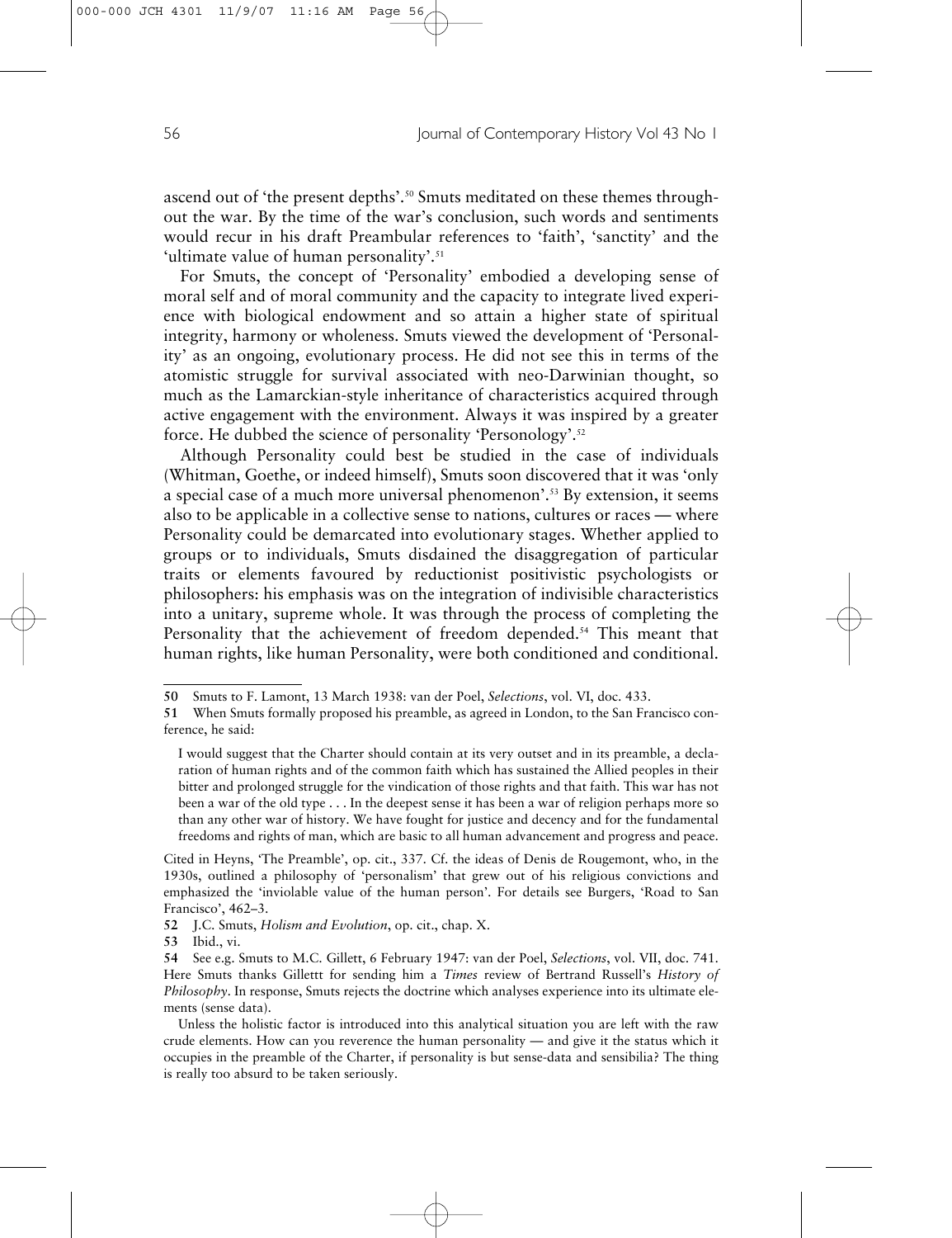In the course of his Whitman essay, Smuts began work on a treatise, the 'Inquiry into the Whole', which eventually emerged as a book, *Holism and Evolution* (1926). Smuts's opaque philosophy — which is perhaps better understood as a creed — is difficult to explain in a brief treatment and not much easier in more extended form. As a work of philosophy or science its technical deficiencies mean that it has more usually been noted than engaged with. Smuts's lifelong Cambridge friend and mentor, H.J. Wolstenholme, to whom he showed a draft of the book in 1912, was highly sceptical, regarding holism as an impenetrable melange of metaphysical nostrums that depended on large leaps of faith and ascribed a cosmic purpose to life without any real evidence. Nonetheless, holistic precepts were taken seriously by many thinkers (Arnold Toynbee's *Study of History* is a case in point)<sup>55</sup> and the term entered the Oxford Dictionary in 1933.<sup>56</sup> It has since proved influential in fields such as ecology, education, medicine and psychology (not to mention theology and new-age healing). More recently, it finds an echo in philosophical treatments of communitarianism and in the philosopher Charles Taylor's conception of human rights.<sup>57</sup>

In his elaboration of holism (pronounced with a short 'o' to signal its derivation from the Greek)<sup>58</sup> Smuts demonstrated his enormously wide reading and remarkable gifts of synthesis. Over the years he drew variously and eclectically on Aristotle, Leibniz, Darwin, late-nineteenth-century idealism (English as well as German),<sup>59</sup> theories of vitalism, the Greek Testament and the Gospel of St Paul. These authorities he supplemented by his own broad reading in natural science and modern particle physics, where the composition of matter and the notion of 'space-time' provided useful analogies. Smuts also had recourse to his own specialist expertise in palaeontology and botany (he was an international expert on African grasses). Like his conception of human rights, it is easier to explain holism by reference to what it was not than what it was. Holism is anti-Cartesian in the sense that it denies a basic division between body and spirit. It is anti-mechanistic in its embrace of organicist ideas and its claim that the whole is always larger than the sum of its parts. It is firmly grounded in evolutionist thinking, but opposed to the idea that cosmos (or soul or spirit) is devoid of grand design or ultimate purpose.

**<sup>55</sup>** C. Navari, 'Arnold Toynbee (1889–1975): Prophecy and Civilization', *Review of International Studies* 26 (2000), 292.

**<sup>56</sup>** Hancock, *Smuts*, op. cit., vol. 1*,* 170, 294–7, 305.

**<sup>57</sup>** My thanks to Richard Wilson for pointing out the Taylor connection.

**<sup>58</sup>** T.J. Haarhoff, *Smuts the Humanist* (Oxford 1970), xii.

**<sup>59</sup>** The affinities with German romantic nationalism are plainly evident, though there is more of Herder in his outlook than Fichte. Smuts was deeply antipathetic to totalitarianism. He did not worship the state, was receptive to a multiplicity of loyalties, laid much store by personal spirituality and did not confuse race with nationality. Smuts's patriotism, I have argued elsewhere (with Shula Marks), was not of the 'blood and soil' variety; it had more to do with place than race. See S. Dubow and S. Marks, 'Patriotism of Place and Race: Hancock on South Africa', in D.A. Low (ed.), *Keith Hancock. The Legacies of a Historian* (Melbourne 2001).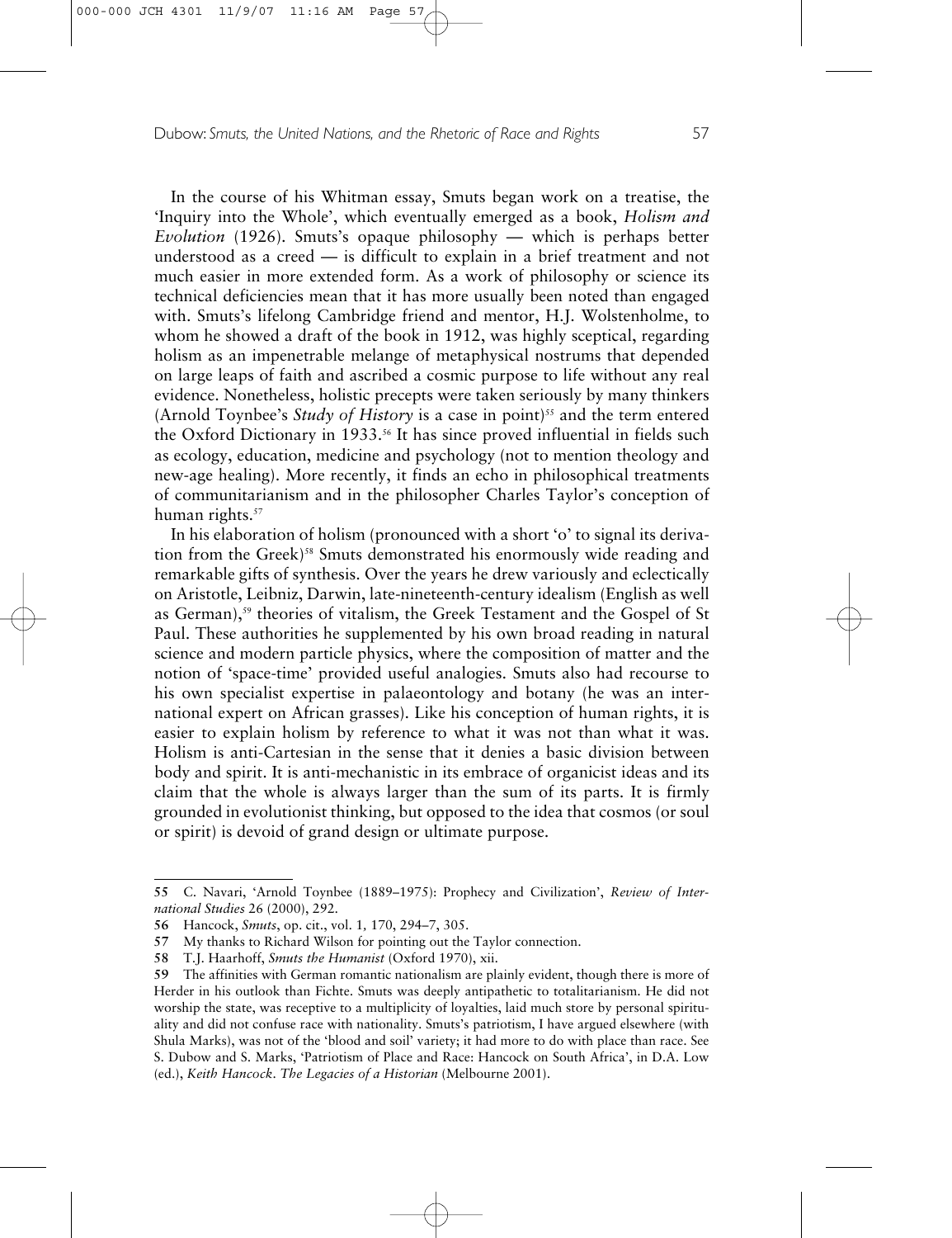58 Journal of Contemporary History Vol 43 No 1

000-000 JCH 4301 11/9/07

The concept of holism proved to be of considerable practical use to Smuts in explaining his views of the Commonwealth and the League of Nations. In both cases his notion of units fitting into greater wholes explained how small nations could find their place in larger organizations; in this way nations might expand, rather than lose, their meaning and purpose, for the particular retained its own special identity within the whole. What was true of life, as shown in the realms of biology and physics, was equally applicable to the world of human society.<sup>60</sup> Similar arguments were deployed by Smuts to rationalize the hope that South Africa should expand northwards towards Kenya, eventually embracing the High Commission Territories (Lesotho, Botswana and Swaziland) and the Rhodesias, as well as the mandated territory of South West Africa, on its way. This grandiose pan-African view, which recalled Rhodes's dream of a British sphere of influence from the Cape to Cairo, was sustained by Smuts's consuming vision of the 'Greater South Africa', or the notion that the whole was greater than the parts.<sup>61</sup> Always the spread of western civilization was the driving logic or spirit.

Smuts never completed or updated his ideas, but he continued to meditate on the meaning of holism throughout his life, especially as he grew older and tried to make sense of human existence in the long letters he regularly wrote to friends like Margaret Gillettt.<sup>62</sup> In various speeches and broadcasts towards the end of the war Smuts ruminated about holism and personality in the context of human dignity, rights and values. Here, the notion of restoring faith to a world that had undergone untold suffering in war figures prominently.<sup>63</sup>

Whether Smuts's ideas about holism helped shape his actions or merely served to justify them is impossible to determine. Certainly, there were plenty of critics who regarded holism as mere cant. Soon after the publication of Smuts's book on holism the maverick South African poet Roy Campbell satirized Smuts's pretensions in verses such as

Statesmen-philosophers with earnest souls, Whose lofty theories embrace the Poles Yet only prove their minds are full of Holes.<sup>64</sup>

**<sup>60</sup>** For Smuts's view of holism in the field of science see, in addition to *Holism and Evolution*, his presidential address to the British Association for the Advancement of Science in 1931, 'The Scientific World-Picture of To-Day', reproduced in *Greater South Africa. Plans for a Better World. The Speeches of J.C. Smuts* (Johannesburg 1940).

**<sup>61</sup>** For discussions of Smuts's territorial ambitions see M. Chanock, *Unconsummated Union. Britain, Rhodesia and South Africa 1900–45* (Manchester 1977); R. Hyam, *The Failure of South African Expansion, 1908–1948* (London 1972).

**<sup>62</sup>** Smuts's correspondence with women, particularly those with liberal and Quaker inclinations (like Margaret Gillettt and Emily Hobhouse), is a rich resource. His long meditations and apologia must be read as a plea for sympathy and an attempt to expiate guilt, and almost certainly, too, as a pitch for posterity. For an illuminating exploration of Smuts's relationship to women — and much besides — see Marks, 'White Masculinity: Jan Smuts, Race and the South African War', op. cit.

**<sup>63</sup>** Heyns, 'The Preamble', op. cit., 344–5.

**<sup>64</sup>** Anker, *Imperial Ecology*, op. cit., 74.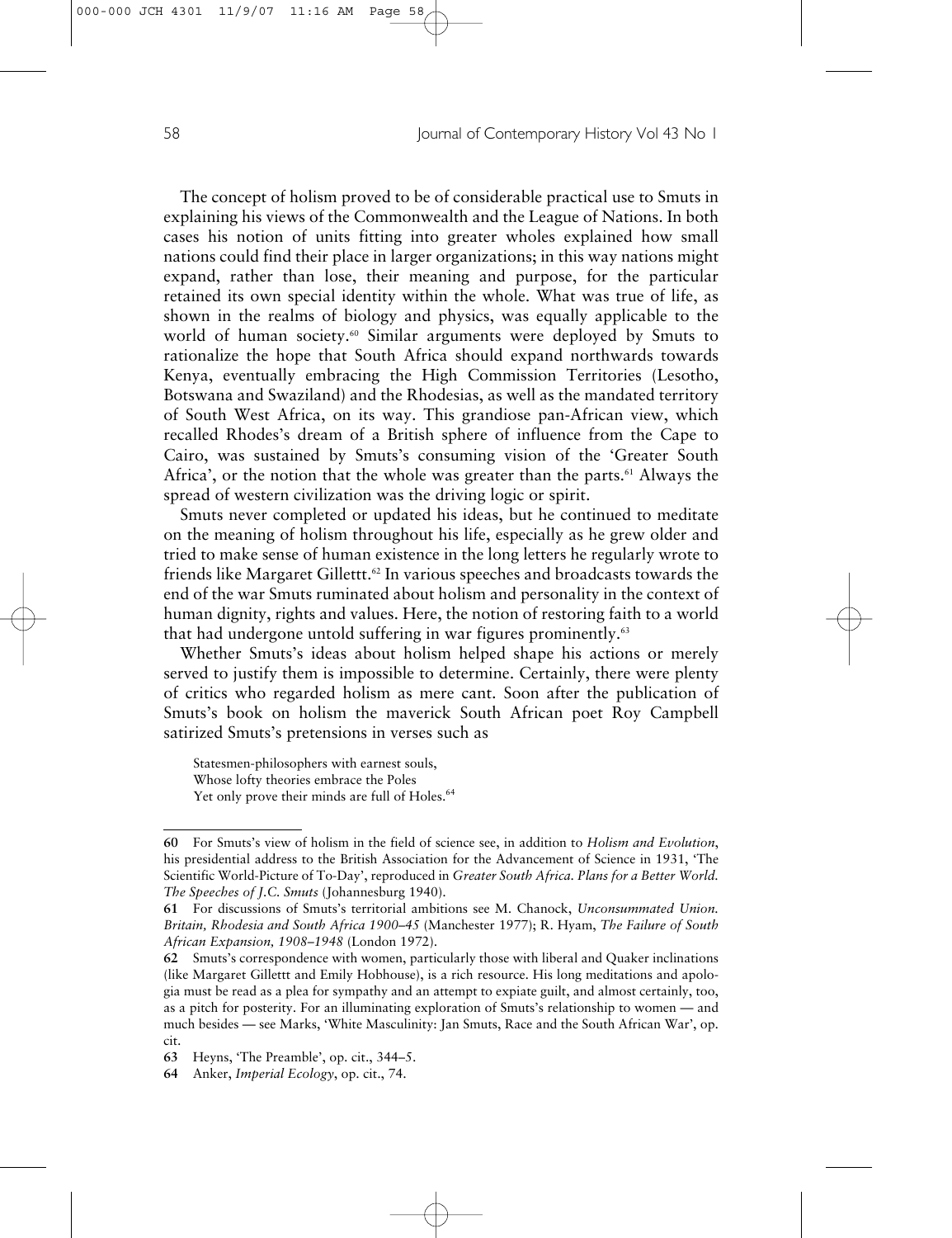More acidly, Campbell reiterated a widely current South African view of Smuts which regarded him as a ruthless leader with blood on his hands:<sup>65</sup>

The love of Nature burning in his heart, Our new Saint Francis offers us his book. The Saint who fed the birds at Bondelswaart And fattened up the vultures at Bull Hoek.<sup>66</sup>

000-000 JCH 4301

These lines recalled the violent removal of an African millenarian sect of Israelites from Bulhoek in the Cape in 1921 and, a year later, the aerial bombardment of the Bondelswarts community in South West Africa, which resulted in the death of 115 Africans. The punitive treatment of the Bondelswarts received wide treatment in the British press. It was also taken up at Geneva, because the massacre had taken place in one of the League's mandated territories. Smuts was not directly implicated in these events, but he showed no remorse. His callous attitude to loss of life and human dignity had also been demonstrated when strikes by white workers were put down in 1907, 1913–14 and, most brutally, 1922. On these occasions Smuts bore direct responsibility and showed scant concern for the due process of law.

The progress of western civilization, which for Smuts was a basic article of faith, fundamentally affected his views on race. Holism and Personology provided a ready framework for his exploration of such problems. Although Smuts professed the wish to defer dealing with the 'Sphinx Problem' of relations between blacks and whites, his political life was inextricably concerned with the politics of racial segregation, of which he was always a convinced supporter. Smuts abjured the harshest versions of eugenicist thought (though the horror of miscegenation and racial fusion often creeps into his writings), but he had no doubt that the races were fundamentally different. His views were closely moulded by his experience of growing up among the Afrikaner rural gentry in the western Cape, where relations of paternalism born of generations of slavery were densely imbricated.

The developing disciplines of palaeoanthropology and social anthropology provided constant intellectual reference points. From the former, Smuts derived a consoling sense of the depth of the human past, as well as evidence of underlying variations within the human race. He used the latter to articulate a form of cultural relativism that stressed the deep, perhaps unbridgeable, differences between human races, as well as the necessity to develop the political mechanism of segregation so as to maintain separate identities. A paradigmatic expression of his racial outlook is provided in his 1929 Rhodes lectures at Oxford. Here he criticized the view of Africans as 'essentially inferior or sub-human, as having no soul, and as being only fit to be a slave', but he was equally opposed to the 'opposite extreme', born of the 'principle of equal rights', by which the 'African now became a man and a brother'. This

**<sup>65</sup>** The best contemporary debunking of the Smuts myth is H.C. Armstrong's *Grey Steel*, op. cit*.*

**<sup>66</sup>** Hancock, *Smuts*, op. cit., vol. 2, 100.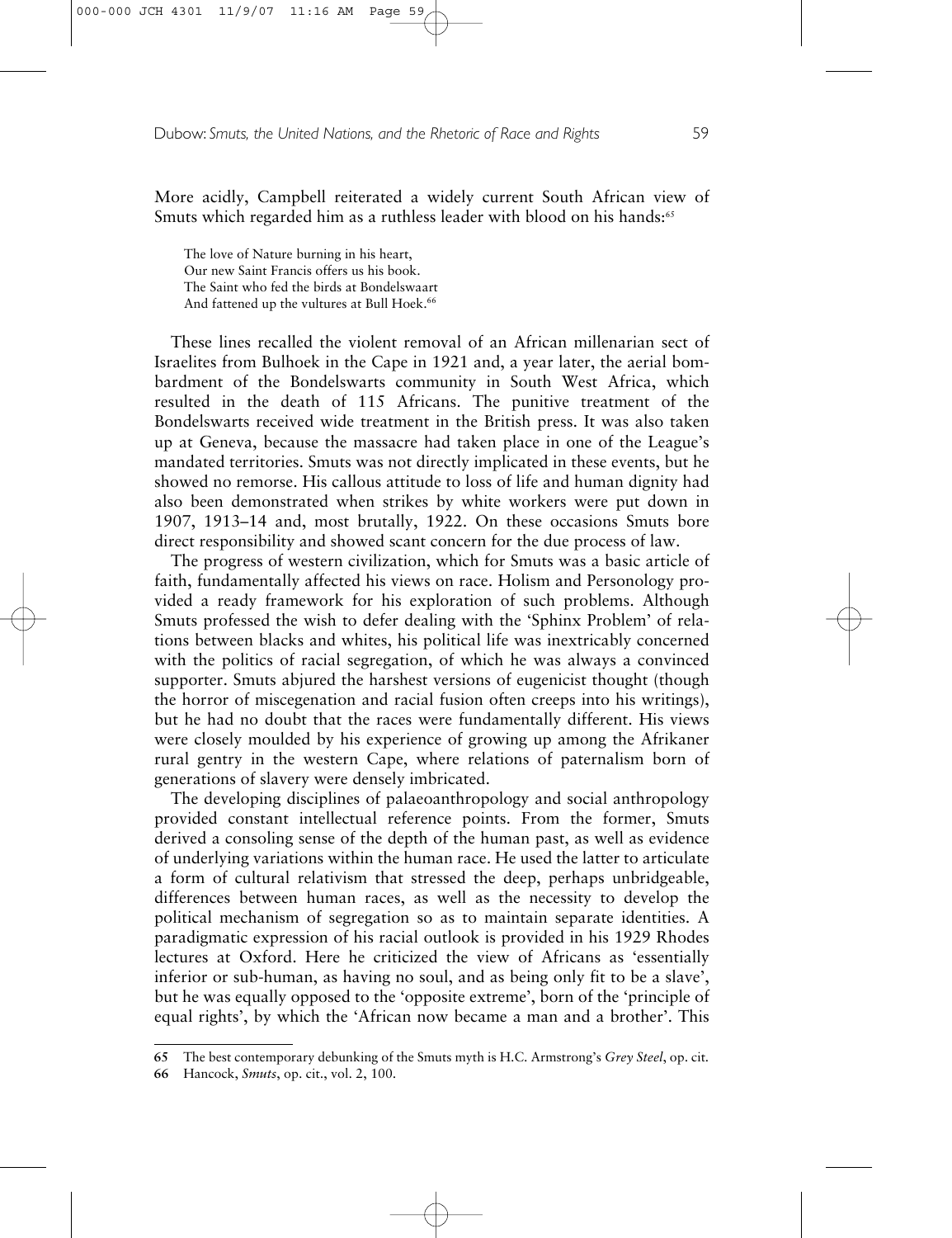view might give Africans 'a semblance of equality with whites' but it 'destroyed the basis of his African system which was his highest good'. The solution was to build upon African cultural foundations and, like the principles of the dual mandate adumbrated by the Nigerian administrator Lord Lugard, 'conserve what is precious' in the African past, building Africa's future progress and civilization on specifically African foundations.<sup>67</sup> Smuts used precisely this form of analysis, namely the ethical responsibility of the 'advanced people to look after the more backward', in order to justify racial segregation at home and the sacred duty of 'trusteeship' in the covenant of the League of Nations.<sup>68</sup>

Palaeoanthropology allowed Smuts to ruminate on the meaning of deep historical time and evolutionary divergence. In his 1929 Oxford address he spoke of the 'negroid Bantu' as a 'distinct human type which the world would be poorer without'. This 'unique human type has been fixing itself for thousands of years' and may even be the 'original mother-type of the human race', as South African physical anthropologists like Raymond Dart were then asserting. Africans might have 'wonderful characteristics' such as a 'happy-golucky disposition', but they nonetheless 'remained a child-type, with a child psychology and outlook'.69

In his 1925 presidential address to the South African Association for the Advancement of Science, Smuts deployed his holistic vision of underlying unity to demonstrate the interconnectedness of South African science. His review of recent developments in theories of hominid evolution prompted him to reflect on the theory that Africa was the cradle of humanity. Smuts was open to this possibility, but he did not deduce from it that that all humans were identical. On the contrary, evolution might be multilinear, such that divergence from a common stock was the defining pattern. 'Our Bushmen', for example, were 'nothing but living fossils whose "contemporaries" disappeared from Europe many thousands of years ago'. As such, they could be compared to cycads in the botanical world, which, likewise, might be said to be fossil survivors from prehistory.70

That Smuts could have aired these sentiments to erudite audiences of scientists, academics and policy-makers says as much about the broad acceptability of racialized ideas in the interwar period as it does about his own views.<sup>71</sup> By the late-1930s, as signalled, for example, by Huxley and Haddon's important

**<sup>67</sup>** J.C. Smuts, *Africa and Some World Problems* (Oxford 1930), 77–8. I have analysed this line of thinking and these passages in greater depth in my *Racial Segregation and the Origins of Apartheid in South Africa, 1919–36* (London 1989), chap. 1. In re-reading Smuts now I am struck by the code-word references to 'Personology' in references to the African 'soul' and 'mentality' words which are of course also drawn from religious and anthropological discourses.

**<sup>68</sup>** 'Address to the South African Institute of Race Relations', 21 January 1942: van der Poel (ed.), *Selections*, vol. VI, doc. 556,.

**<sup>69</sup>** Smuts, *Africa and Some World Problems*, op. cit., 74–5, 76.

**<sup>70</sup>** J.C. Smuts, 'South Africa in Science', *South African Journal of Science* 22 (1925)*,* 17.

**<sup>71</sup>** For the broader picture see S. Dubow, *Scientific Racism in Modern South Africa* (Cambridge 1995).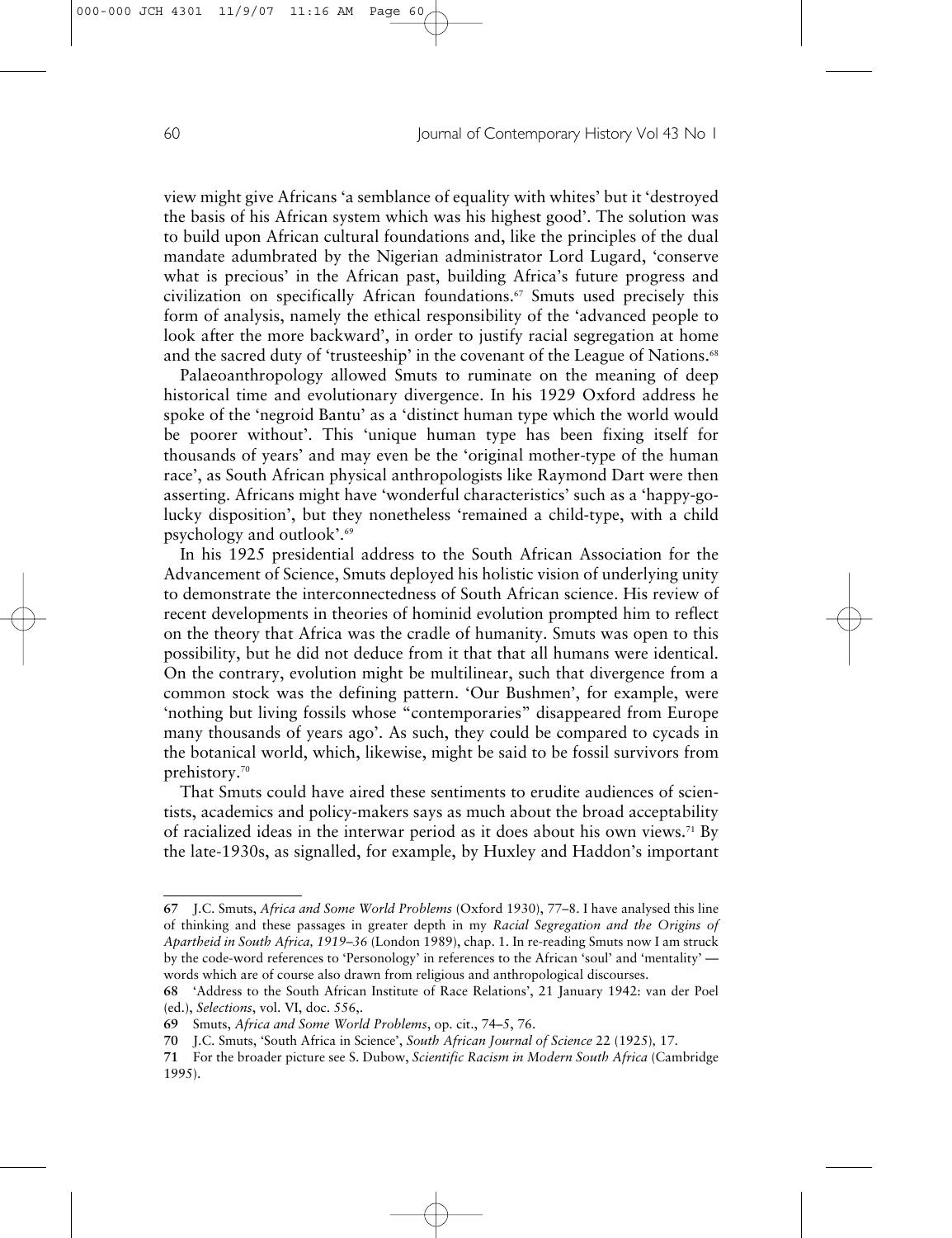critique of racial determinism *We Europeans* (1935), the beginnings of an antiracist movement can be detected. The second world war marked an important moment in what Barkan calls the international 'retreat from race'. But the process of rethinking race was neither straightforward nor automatic, and typological assumptions proved difficult to shift. Thus, the campaign to mobilize scientists collectively against nazi racism, led in the United States by the anthropologist Franz Boas and his students, made slow and uncertain progress during the 1930s. Persuasion depended on an unlikely and ambivalent alliance between up-and-coming proponents of non-racial cultural anthropology on the one hand, and establishment figures in the world of physical anthropology (like E.A. Hooton) on the other, who remained strongly disposed towards hereditarian and taxonomical views of race.<sup>72</sup>

The shock of the Holocaust prompted a revulsion towards nazi science and attitudes, but even now scientists did not immediately fall into line with the new anti-racist discourse. As Donna Haraway demonstrates in her fine analysis of the landmark 1950 and 1951 UNESCO statements on race, physical anthropologists persisted in their reluctance to support a view of 'universal man' — and woman — consonant with the Universal Declaration of Rights. A great deal of hard bargaining and scientific argument transpired in order to create consensus on the notion of universal humanity. Ironically, it was the socalled Bushmen of South Africa (so often condemned by mainstream physical anthropologists — not least Smuts — to an evolutionary backwater or placed on one of the lowest rungs of the human ladder) who re-emerged in the postwar (and post-Vietnam) world as the pre-eminent embodiment of UNESCO's universal man, hunter-gatherers on the open Savannah, living *en famille* the human way of life.<sup>73</sup> In a relatively short period of time they had been transformed in the western imagination from 'brutal savages' to 'harmless people'.74

New social pressures were also forcing a re-examination of African rights within South Africa. The 1940s were a tumultuous period in the country's history. Entry into the war split the Smuts government and encouraged nazisympathizing Afrikaner nationalists to fight for a republican *volk* state based on principles of Christian nationalism. Vast numbers of Africans moved to the cities to find employment in a rapidly expanding wartime economy. Many lived in informal settlements and squatter encampments beyond the reach of the Native Administration Department. Their very presence posed a challenge to the segregationist view that only those blacks who were engaged in 'ministering' to the needs of whites should be permitted to reside in urban areas.

**<sup>72</sup>** E. Barkan, 'Mobilizing Scientists against Nazi Racism, 1933–39', in G.W. Stocking (ed.), *Bones, Bodies, Behaviour* (Madison, WI, 1988); and *The Retreat of Scientific Racism* (Cambridge 1992). For the South African story, see Dubow, *Scientific Racism*, op. cit.

**<sup>73</sup>** Donna Haraway, 'Remodelling the Human Way of Life. Sherwood Washburn and the New Physical Anthropology, 1950–1980', in G.W. Stocking (ed.), *Bones, Bodies, Behaviour,* 248. An important South African proponent of the neo-romantic view of the Bushman as the embodiment of uncorrupted humankind was Laurens van der Post, but the trajectory of his views was anything but simple.

**<sup>74</sup>** M. Guenther, 'From "Brutal Savages" to "Harmless People"', *Paideuma* 26 (1980).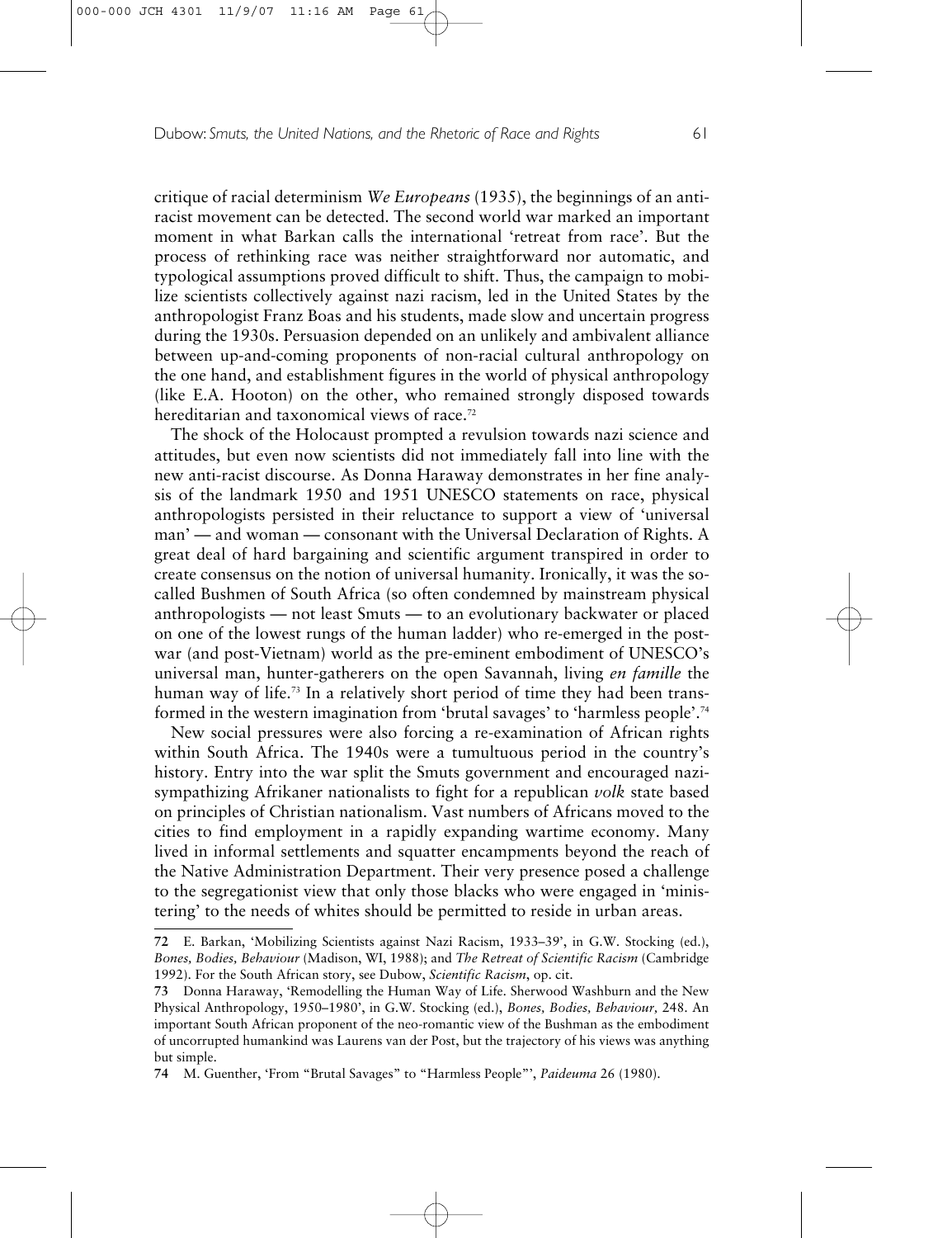The demographic shifts consequent upon rapid urbanization also encouraged the emergence of vibrant new political and cultural associations. This was the age of the 'New Africans': confident, forward-looking, progressive and eager to assert their rights.<sup>75</sup> The African National Congress, which had been mired in torpor for much of the 1930s, was enlivened by the formation of the Youth League, led by activists and intellectuals like Anton Lembede, Nelson Mandela and Walter Sisulu. Even if he was cautious about the new spirit of radicalism, the ANC's president, Dr Alfred B. Xuma, was responsive to the need to remodel the organization as modern mass party.

In 1943 Xuma initiated a major ANC policy document known as *Africans' Claims.* This statement was explicitly modelled on the 1941 Atlantic Charter and sought to apply the Charter's international principles to 'Africans within the Union of South Africa'. The document included a Bill of Rights which began by demanding, as a matter of urgency, the granting of 'full citizenship rights' for the African people of South Africa.76 *Africans' Claims* marked the ANC's most ambitious and clear statement of African political aspirations and rights to date and had been pressed by the organization's Youth League, of whom Nelson Mandela was a leading representative. It was notable, too, for the way in which it universalized and adapted the meaning of the Atlantic Charter to suit African realities — notwithstanding the fact that the Atlantic Charter was intended 'to exclude anti-imperial assertions of selfdetermination'.77 Xuma sent Smuts a copy and asked for an interview. But the ANC leader was rebuffed by a note which stated that the document was 'propagandist'. The prime minister could not agree with the ANC's attempt to stretch the meaning of the Atlantic Charter to African problems and conditions. No useful purpose would be served by the proposed meeting.78

The Smuts government was somewhat more amenable to improving the welfare of Africans. Ideas of 'social citizenship' were widely advanced by leftliberals and reformists during the 1940s, and a new mood of expectancy and hope in respect of postwar reconstruction was widely in evidence. Policymakers and politicians within the Smuts government drew up plans for extensive social welfare schemes, ranging from universal pensions to socialized medicine.79 Smuts did not actively encourage such developments, but he conceded to them in the knowledge that old-style segregation was no longer

**<sup>75</sup>** See S. Dubow and A. Jeeves (eds), *The 1940s in South Africa: Worlds of Possibilities* (Cape Town 2005).

**<sup>76</sup>** T. Karis and G. Carter, *From Protest to Challenge*, vol. 2 (Stanford, CA, 1973), doc. 29.

**<sup>77</sup>** D. Armitage, *The Declaration of Independence. A Global History* (Cambridge, MA, 2007), 110*.* Elizabeth Borgwardt counterposes the Atlantic 'charter of Winston Churchill's intentions . . . to the charter of Winston Churchill's aspirations' in *A New Deal for the World. America's Vision for Human Rights* (Cambridge, MA, 2005), 34.

**<sup>78</sup>** P. Walshe, *The Rise of African Nationalism in South Africa* (London 1970), 273–4; S. Gish, *Alfred B. Xuma. African, American, South African* (London 2000), 121–2, 129.

**<sup>79</sup>** See J. Seekings, 'Visions, Hopes and Views about the Future: The Radical Moment of South African Welfare Reform', in Dubow and Jeeves (eds), *The 1940s in South Africa*, op. cit.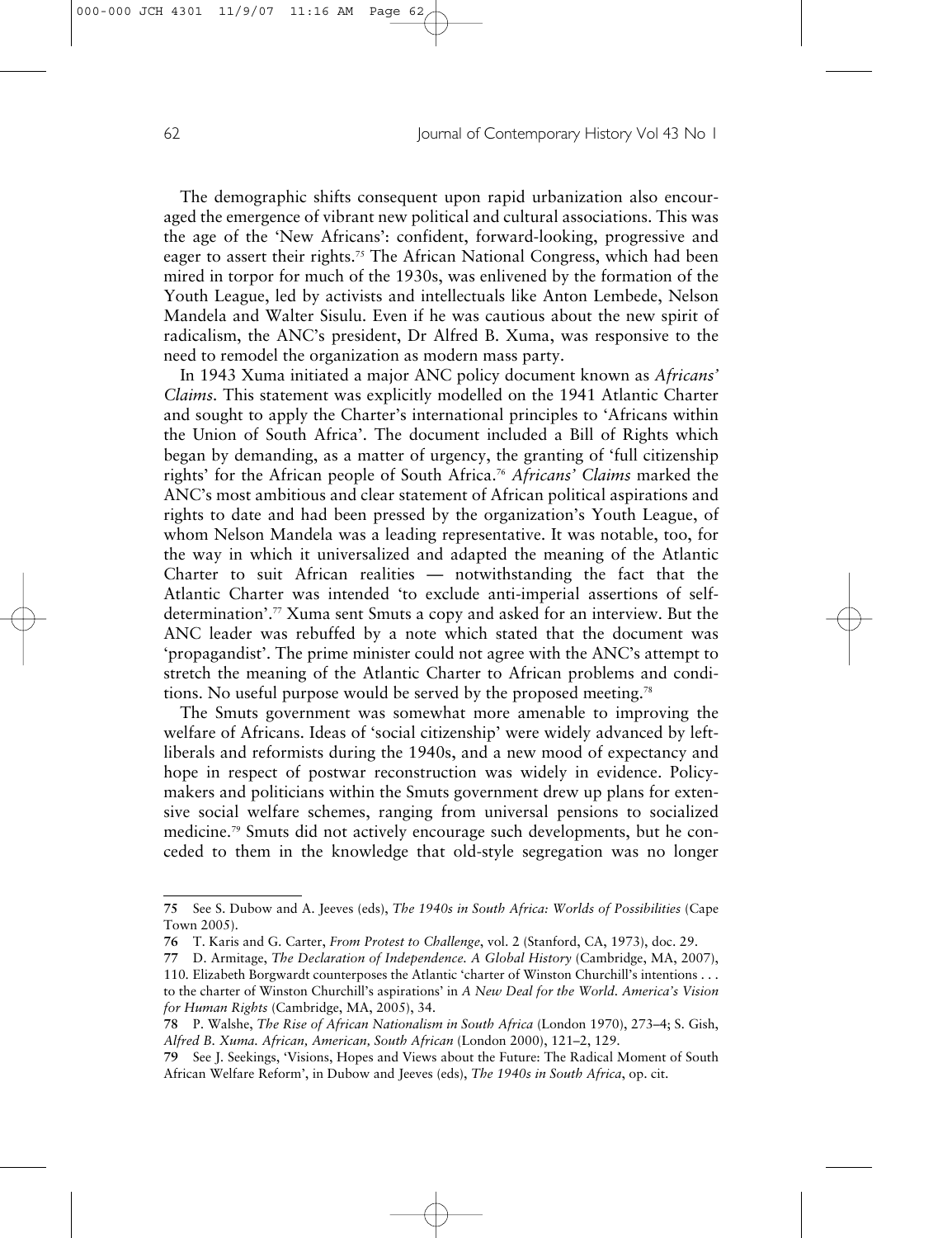viable. He was certainly alive to the mobilizing appeal of democracy and citizenship. In particular, he appreciated that in order to maintain support for the war effort, it was important that soldiers and civilians should be aware not only of what they were fighting *against*, but also what they were fighting *for*. Yet, Smuts was instinctively not a democrat in the modern sense of the word. His political style was high-handed to the point of being autocratic. This was not just a matter of personality. In his biography of Whitman he had devoted considerable attention to the question of democracy and its shortcomings. He accepted it as an 'indisputable fact of social evolution', but observed that '[N]o great geniuses have consciously forwarded the movement of democracy'.'80

In 1942 Smuts delivered a major speech to the South African Institute of Race Relations wherein he argued that the unstoppable process of urbanization and 'detribalization' meant that Africans (he still called them 'Natives') deserved a new deal. Housing, nutrition and health all required urgent attention. In an oft-quoted passage he delivered this judgment: 'Isolation has gone and segregation has fallen on evil days, too.'<sup>81</sup> These words were generally taken to be a statement of liberal intent. Yet closer inspection of this speech reveals that Smuts conceded segregation's shortcomings only reluctantly. He was mostly concerned in this speech to elaborate the idea of 'trusteeship', a term which he credited to Cecil Rhodes, and which had been subsequently been endorsed as a principle by the League of Nations. This referred to the '"sacred trust" which is imposed on the more advanced people to look after the more backward'. It was a 'beautiful word' describing the desirable basis of the relationship between blacks and whites in South Africa, where 'we have a more advanced and a less advanced race side by side.'<sup>82</sup>

The 1942 speech suggested a relaxation of racial boundaries but not their eradication. It was manifestly not a statement of equality. Trusteeship, which had long been part of the vocabulary of segregation, represented an attempt to dignify differential forms of citizenship within a framework of asymmetric rights and obligations. For Smuts, trusteeship involved a duty to look after the material needs of Africans, particularly in respect of health and housing. He evidently hoped that black demands for political rights could be headed off by making pragmatic administrative adjustments in the style of African governance. In reality, half-hearted concessions and unrealized promises only served to increase levels of frustration, anger and alienation.

The language of duty was an intrinsic part of Smuts's understanding of rights. As he expressed these to the Chinese Confucian Chung-Shu Lo, one of a number of philosophers consulted by UNESCO in 1947 on the question of the universality of human rights, 'there is the right to live, to self-development, to self-expression, and to enjoyment.' But 'our modern emphasis on "rights"

**<sup>80</sup>** Smuts, *Walt Whitman*, op. cit., 141.

**<sup>81</sup>** 'Address to the South African Institute of Race Relations', 21 January 1942, 336: J. van der Poel (ed.), *Selections*, vol. VI, doc. 556.

**<sup>82</sup>** Ibid., 333, 334.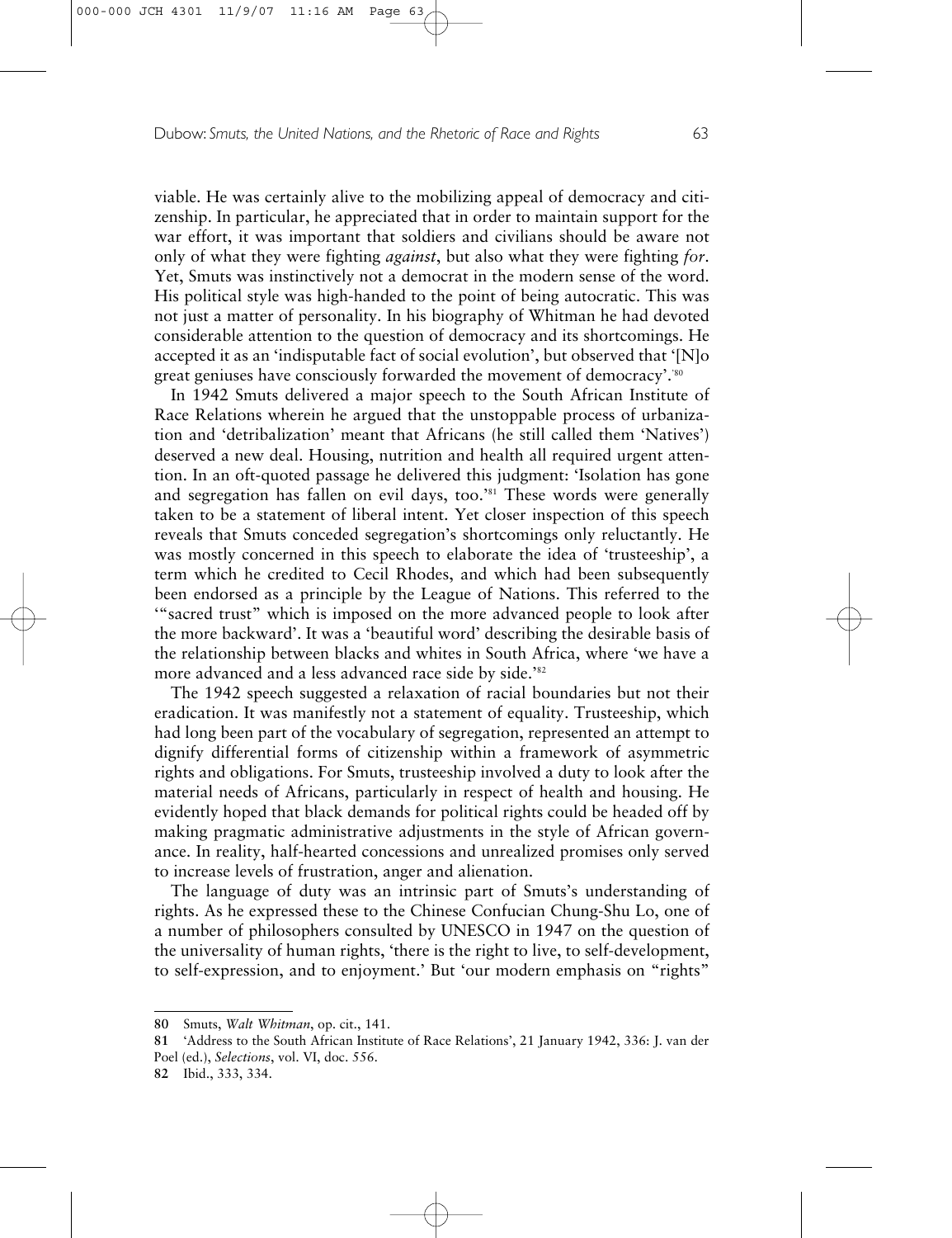[is] somewhat overdone and misleading.' Smuts maintained that the statement of rights in the tradition of Rousseau, the French Revolution and the American Declaration of Independence allowed people to forget 'that the other and more important side of "right" is "duty"'. All the great codes of human advance from the laws of Hammurabi to the Ten Commandments and the Sermon on the Mount — laid stress on duties.

Thus, Smuts explained his opposition to 'individualistic' rights which 'give no recognition to that organic human and social unity which the duties of the older codes recognized as the real rule and law and pattern of right living.' The organic idea, he ventured, was expressed in his concept of holism. There is a clear sense that Smuts was distancing himself from the formulation of rights in the Preamble to the Charter. These expressed 'the fundamental objectives of our advancing human society in their most general form'. If more specificity was required, justice, the rule of law and the like could be highlighted. But for a bill of human rights to be of any value, stress should be laid on 'practical rules and guides of conduct' rather than 'high sounding phrases'.<sup>83</sup>

It is one of the many ironies of Smuts's involvement with the United Nations that this great phrase-maker, having successfully made the case for a Preamble rich in rhetoric and inspiration, was now advocating a retreat to a more practical approach. This is not to say that he was being contradictory. Although clothed in high-minded spiritual terms (words like faith, values, and personal dignity figure prominently in his lexicon), Smuts's list of human rights pertained to basic — that is, minimal — needs. They expressly fell short of political equality. Freedom was always a larger concept for Smuts, and this was earned, not granted; freedom implied obligations and duties rather than entitlements and demands. Small wonder that Smuts baulked at the ANC's 1943 document 'Africans' *Claims*' (my emphasis).

Many commentators have pointed to the contradiction between Smuts's international reputation as a prophet of freedom and his domestic record as an unwavering supporter of white supremacy. His miscalculation was not only that he thought he could keep South Africa's internal policies separate from its international role, but that he believed his reputation as an international statesman would secure him immunity from external criticism. Few could have predicted that his participation in the recently formed United Nations would catch him out so dramatically. At once, Smuts found himself exposed to a changing environment in which the old rules of diplomacy were shifting, assumptions of impermeable state sovereignty were being questioned, and racism was becoming a matter of international concern. Several related events may be instanced to show the convergence of domestic and international politics in 1946, which inflicted such great damage on Smuts. Though not entirely unanticipated, they caused Smuts acute embarrassment and signalled the

**<sup>83</sup>** Letter to Chung-Shu Lo, 29 July 1947: J. van der Poel (ed.), *Selections*, vol. VII*,* doc. 758. Chung-Shu Lo also took the view that duty to one's neighbour, rather than the claiming of rights, was at the heart of Chinese ethics. See Glendon, *A World Made New*, op. cit., 75.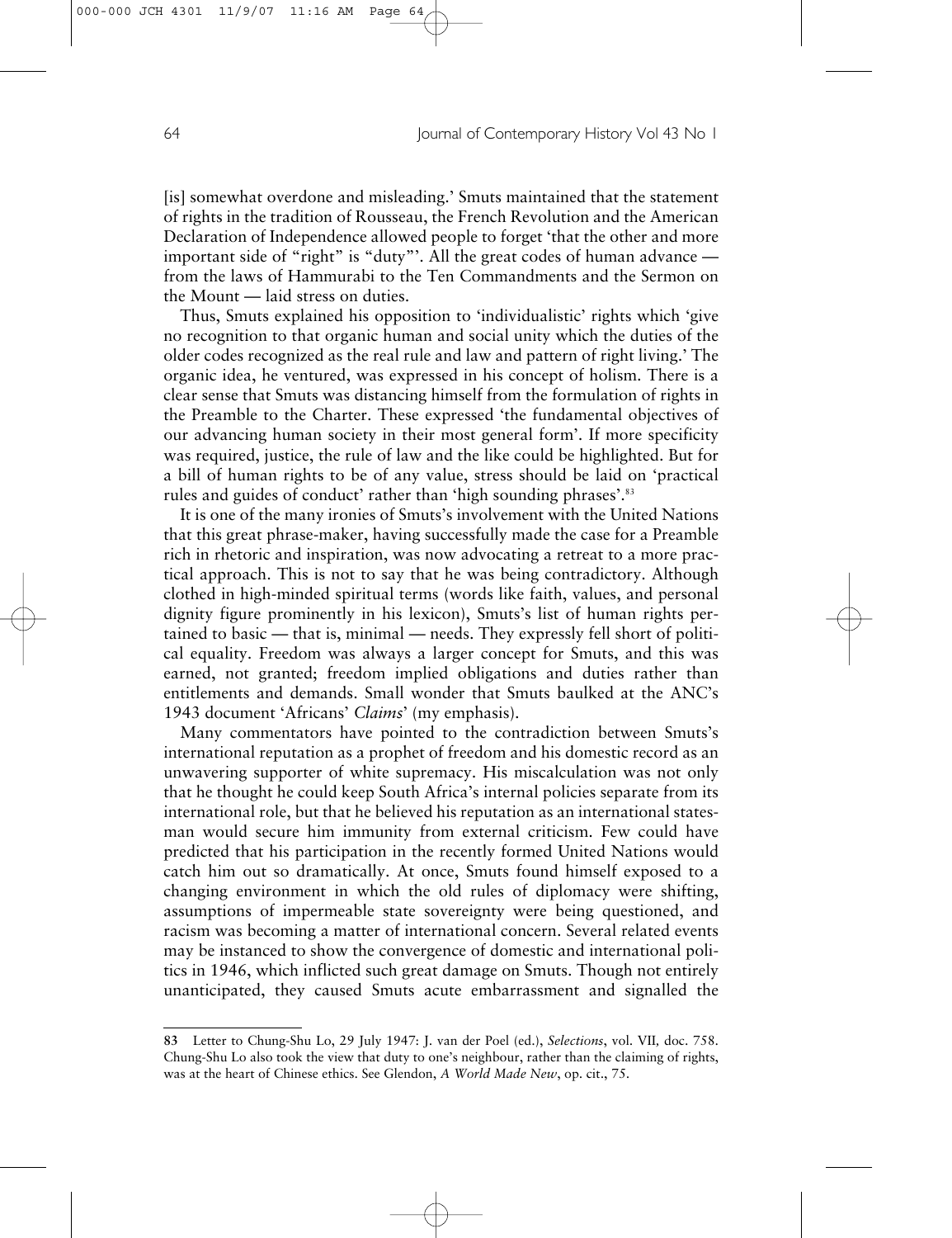beginning of his political demise, a process of decline that was sealed two years later, when D.F. Malan's Nationalists ejected him and his government from office.

The most spectacular challenge to his authority occurred at the first meeting of the General Assembly in October 1946, when Smuts formally asked for South West Africa to be incorporated into the Union. Not only was this request rejected, but the leader of the Indian delegation, Mrs Pandit, launched a series of attacks on the Smuts government for its treatment of the country's Indian minority. Her principal target was the 1946 Asiatic Land Tenure and Indian Representation Act, which sought to restrict or 'peg' the rights of Indians to purchase land in return for a modicum of indirect political representation.<sup>84</sup> This messy piece of legislation, known by opponents as the 'Ghetto Act', satisfied neither the increasingly assertive Indian political constituency, whose leaders were pressing for full citizenship and franchise rights (in tandem with the ANC), nor white politicians who were obsessed by Indian encroachment into white urban and rural areas and alarmed by the prospect of any Indian parliamentary representation.

Mrs Pandit's ambush was the culmination of a long historical argument about the status of Indians, which came to a head as a newly independent state, seeking to provide alternative global leadership, tested its power against one whose internal policies were coming under international scrutiny. It bore directly on issues with which Smuts had long personal experience, going all the way back to 1908, when he encountered Mahatma Gandhi, who was then experimenting with the principles of *satyagraha*. Gandhi had then refused to comply with the provisions of the 1907 so-called 'Black Act', requiring Indians resident in the Transvaal to register themselves and carry documentation at all times. The battle between Gandhi and Smuts continued intermittently, reaching a climax in 1913 when Gandhi led a march of 2,700 Indian protestors from Natal into the Transvaal. A year later Gandhi left South Africa.<sup>85</sup> The relationship between the two men was complex, involving mutual suspicion as well as respect. From prison in India, Gandhi sent Smuts a pair of sandals, which the ascetic Smuts enjoyed wearing. They remained in touch until 1946.<sup>86</sup> It is clear that Smuts regarded Gandhi as a formidable opponent, and almost as an equal — both, after all, were believers in soul force<sup>87</sup> — which is more than can be said for Smuts's attitude towards any African leader. Smuts would certainly

**<sup>84</sup>** Indian criticism of South Africa at the United Nations is covered by, for example, Bridglal Pachai, *The International Aspects of the South African Indian Question 1860–1971* (Cape Town 1971); J.P. Brits, 'Tiptoeing along the . . . Tightrope', op. cit.

**<sup>85</sup>** On Gandhi in South Africa see e.g. J.M. Brown and M. Prozesky (eds), *Gandhi and South Africa. Principles and Politics* (Pietermaritzburg 1996).

**<sup>86</sup>** Hancock, *Smuts*, op. cit., vol. 2, 472, relates that Gandhi sent Smuts a telegram in March 1946 in which he denounced Smuts's land and franchise proposals, but closed with 'your and South Africa's sincere friend, Gandhi'. Gandhi also conveyed a message to Smuts through Mrs Pandit. He told Mrs Pandit to shake Smuts's hand and to ask Smuts's blessing for his — Gandhi's — cause!

**<sup>87</sup>** Sarah Gertrude Millin, *General Smuts*, vol. 1 (1936), 237.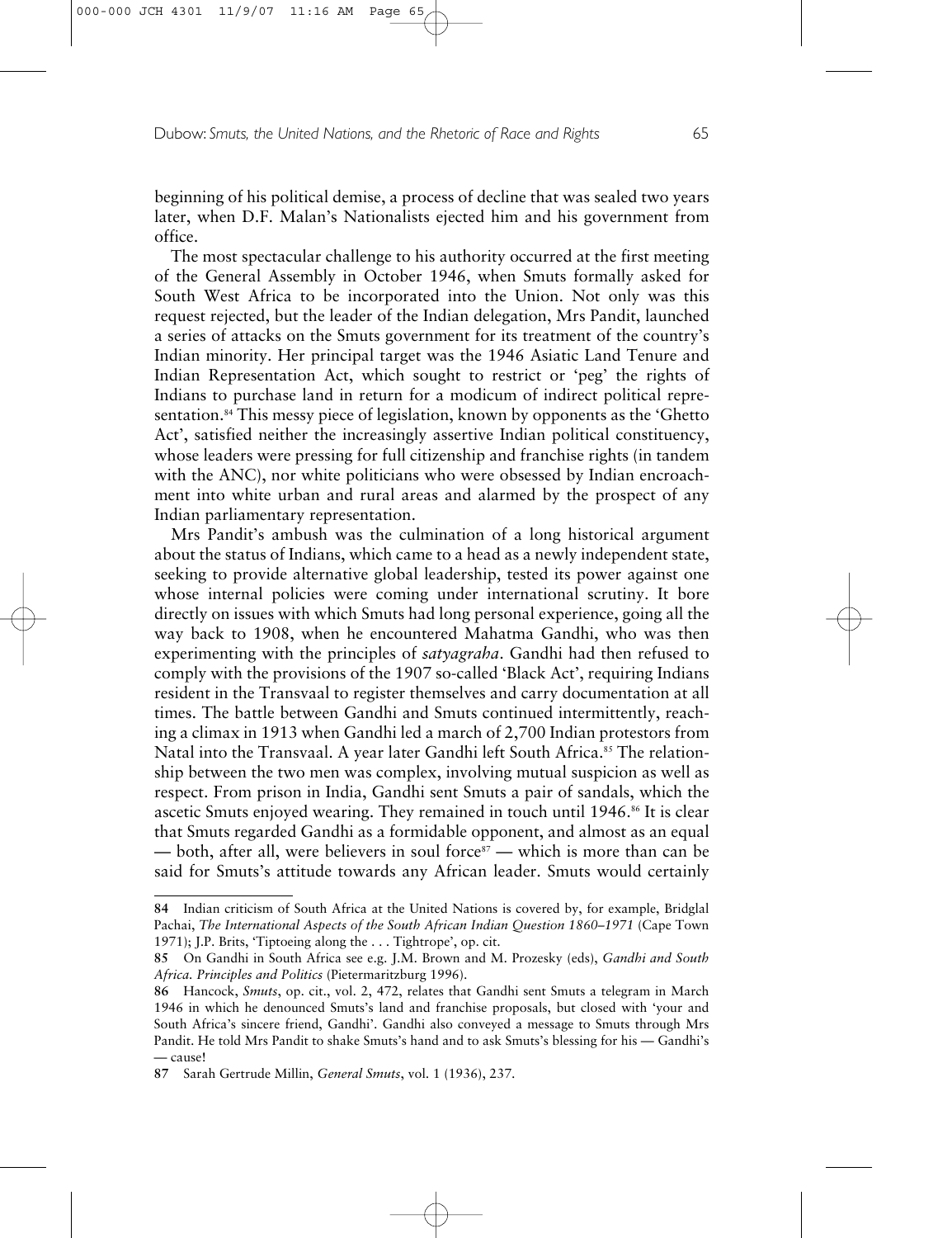have agreed with Gandhi, who disliked '"rights-talk" of all kinds, associating it with the self-indulgence of the modern age'.<sup>88</sup>

At various stages in the interwar period Smuts was forced to address external criticisms from India, notably the challenges led by Srinivasa Sastri at the 1921 Imperial Conference and Tej Bahadur Sapru in 1923. Sapru warned Smuts at this time that the Indian problem in South Africa, if ignored, would cease to be a domestic issue and instead become a grave matter of foreign policy. This would in turn threaten the unity of the empire. Smuts failed to heed the warning, insisting that equal rights for South African Indians would lead to equal rights for Africans, thereby spelling the end of South Africa.<sup>89</sup> With respect to Commonwealth politics, which was Sapru's primary concern, Smuts understood the case for Indian self-government and evinced some sympathy for it. In private, however, he professed himself 'mildly sceptical of the political capacity of the Oriental.'90

Smuts expected Indian hostility to South Africa's racial policies at the General Assembly in 1946, but he was shocked by the power of the assault and, in particular, by the manner of Mrs Pandit's condemnation of him. Smuts referred to his failure at the UN as 'a bitter experience': 'Here is the author of the great preamble of the Charter', he complained, 'exposed as a hypocrite and a double-faced time server!'91 Back home, the Afrikaner nationalist opposition ruthlessly exploited his discomfort by stoking up fears about the tide of blacks about to engulf the cities. Smuts wallowed in self-pity at the circumstances of his come-uppance in New York and considered that he was being punished for the sins of his country. In a letter to Daphne Moore he complained that the 'acclaim of human rights at U.N.O' was making the question of colour in South Africa and in the world as a whole 'intransigent'. While demonstrating insight into his personal predicament, he plainly revealed his prejudices:

I continue to swim in my sea of troubles, and may yet drown in it. On one side I am a human and a humanist, and the author of the preamble to the Charter. On the other I am a South African European, proud of our heritage and proud of the clean European society we have built up in South Africa, and which I am determined not to see lost in the black pool of Africa.<sup>92</sup>

If Smuts was shocked by the criticisms from India, he was bewildered by the manner in which relations between blacks and whites were becoming internationalized. In 1946 a strike by 70,000 African mineworkers on the Witwatersrand was brutally put down, resulting in many injuries as well as loss of life. Smuts supported the police. In the midst of this unrest the Natives'

**<sup>88</sup>** K. Cmiel, 'The Recent History of Human Rights', *American Historical Review*, 109(1) (2004).

**<sup>89</sup>** Hancock, *Smuts*, op. cit., vol. 2, 139, 149.

**<sup>90</sup>** Smuts to Daphne Moore, 23 September 1947: van der Poel (ed.), *Selections*, vol. VII, doc. 764.

**<sup>91</sup>** Smuts to M.C. Gillett, 14 January 1947: van der Poel (ed.), *Selections*, vol. VII, doc. 738.

**<sup>92</sup>** Smuts to Daphne Moore, 2 March 1947: van der Poel (ed.), *Selections*, vol. VII, doc. 743.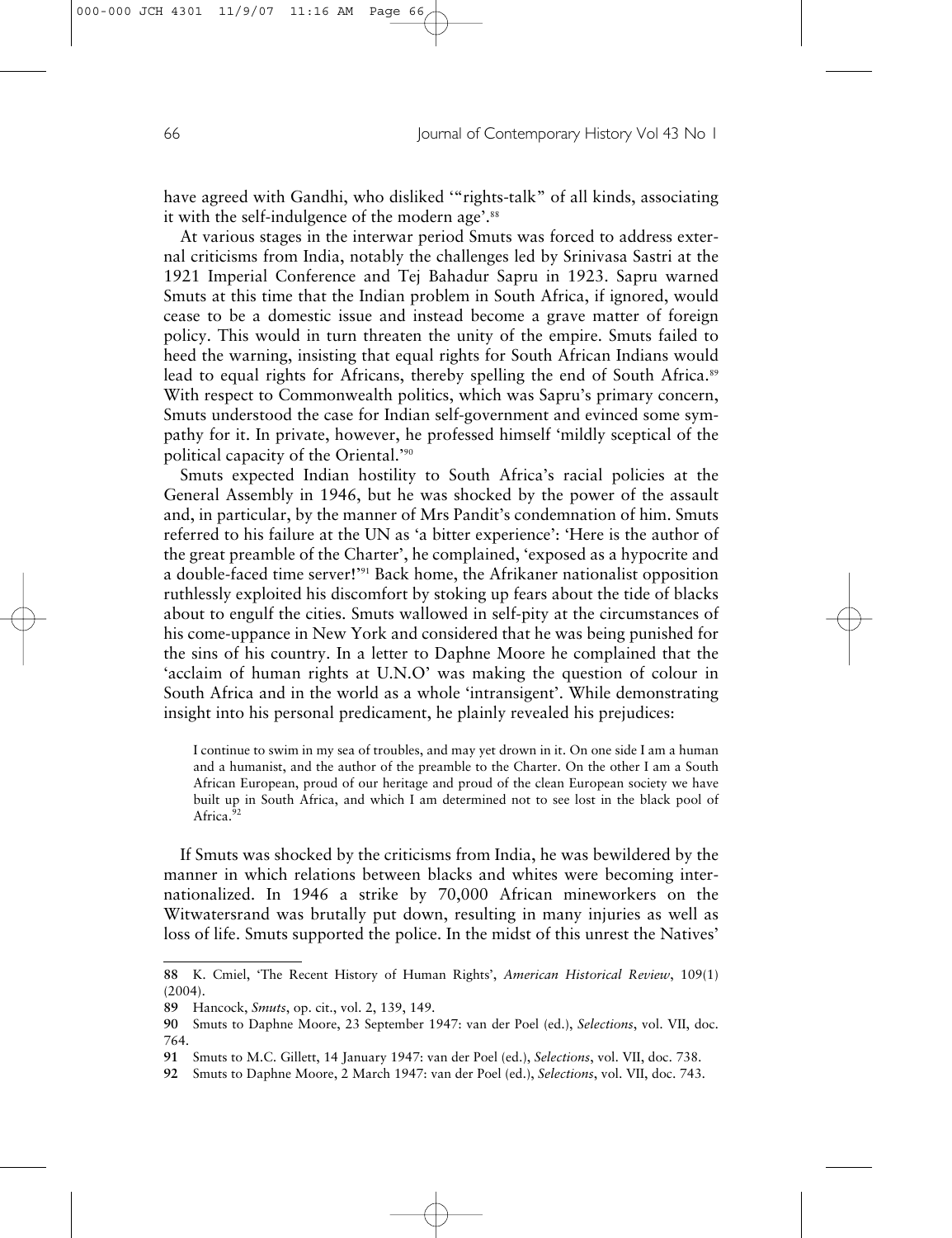Representative Council, which served as an indirect forum for discussions between African leaders and the government, convened in cramped quarters in Pretoria. Tensions in the meeting ran high when the inept acting chairman, the Undersecretary for Native Affairs, bypassed the burning issue of the miners' strike. Councillor Paul Mosaka famously likened the Council to a 'toy telephone'. Dr Moroka moved to adjourn the session with an angry motion deprecating the 'Government's post-war continuation of a policy of Fascism which is the antithesis and negation of the letter and spirit of the Atlantic Charter and the United Nations Charter.' The Council demanded the abolition of all racially discriminatory legislation — something it had never done before. Smuts left the next day for New York, via Paris, his mind on bigger things. All he could suggest to Jan Hofmeyr was the need to make 'rapid progress with "practical social policy away from politics".<sup>93</sup>

To make matters worse for Smuts, the ANC leader, Alfred B. Xuma, was also hastening to the United Nations, along with two representatives of the Natal Indian Congress. The effusive left-wing 'Native's Representative' in the Senate, Hyman Basner, was on the boat as well. This loosely configured deputation foreshadowed the emergence, in the early 1950s, of a common alliance against apartheid formed by representatives of the Indian Congress, the African National Congress, and the (outlawed) Communist Party. A key figure in these growing organizational links was Yusuf Dadoo, a Muslim communist born into an immigrant Gujerati trading family, who was now assuming Gandhi's mantle in South Africa. Dadoo's transnational approach to politics involved pressing the case of Indian South Africans at the United Nations through the agency of the Indian government.<sup>94</sup>

Transnational links were also much in evidence in Xuma's campaign. As has been noted, the 1940s was a moment of great ferment in black South African politics. In the United States it was a period when black organizations were developing a heightened awareness of the trans-Atlantic African diaspora and of the need to support 'international anti-colonialism'.<sup>95</sup> These broadening horizons facilitated the forging of multiple bonds of political solidarity between black South Africans and African Americans. At the request of Paul Robeson, who led the radical anti-colonial Council on African Affairs (together with Max Yergan, William Alphaeus Hunton and W.E.B. Du Bois), Xuma sent a telegram in May 1946 stating that 'UNO must champion freedom of colonial peoples with equality of opportunity for all irrespective of race, creed, or colour'. Robeson welcomed Xuma to New York, where he was greeted as a visiting dignitary at meetings and receptions. There was natural convergence between the Robeson's pan-Africanist-inclined Council and

**<sup>93</sup>** M. Ballinger, *From Union to Apartheid. A Trek to Isolation* (Cape Town 1969), 192–3; Hancock, *Smuts*, op. cit., vol. 2, 485–6; A. Paton, *Hofmeyr* (London 1964), 432–4.

**<sup>94</sup>** P. Raman, 'Yusuf Dadoo: Transnational Politics, South African Belonging', *South African Historical Journal* 50 (2004).

**<sup>95</sup>** P.M. Von Eschen, *Race against Empire: Black Americans and Anticolonialism, 1937–1957* (Ithaca, NY, and London 1997), 5 and *passim*.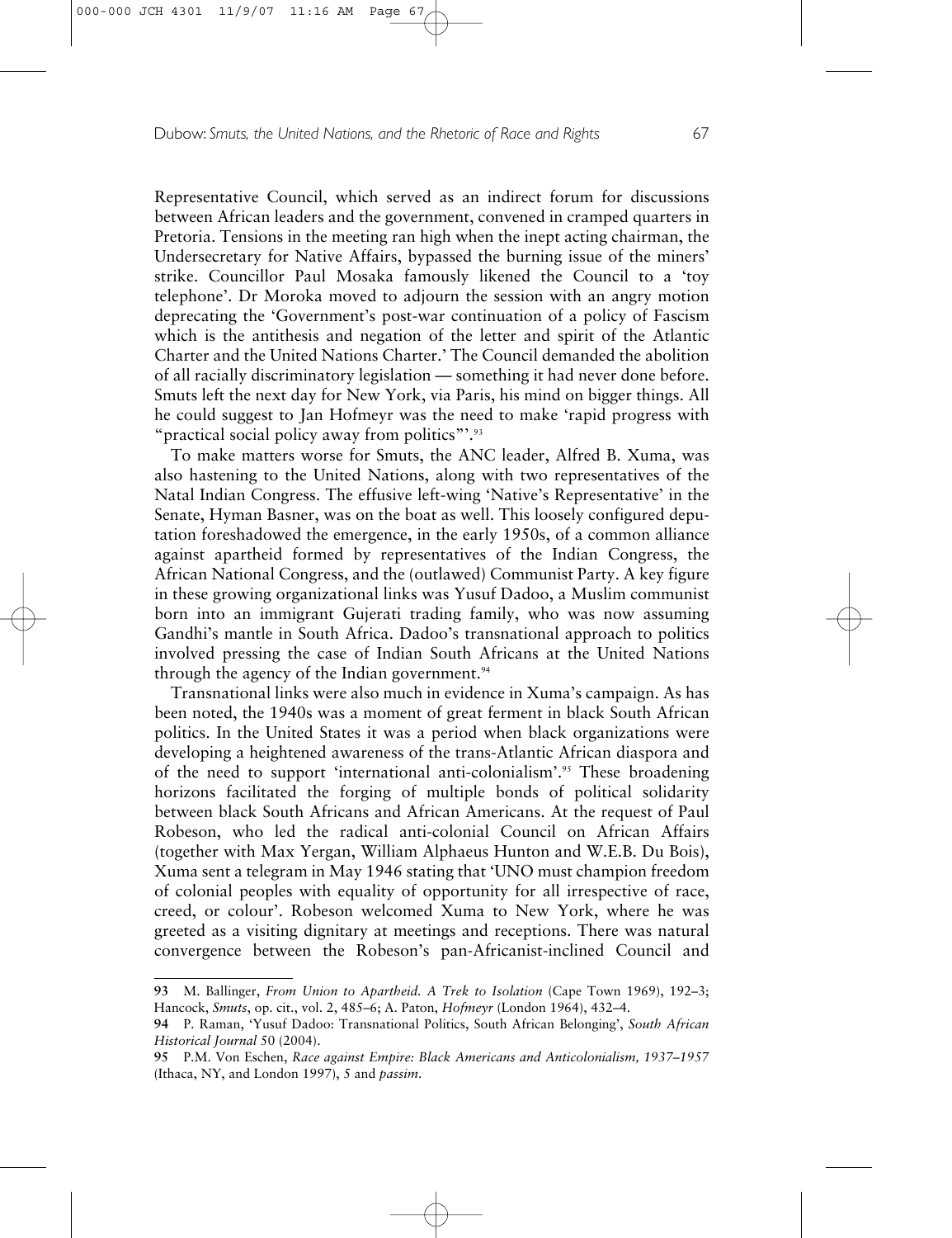developing radical Africanist tendencies within the ANC. Attentive to the need for solidarity with Africa's colonized peoples, the African-American press reported enthusiastically on Xuma's visit, as did African newspapers back in South Africa.<sup>96</sup>

Like earlier ANC leaders — Dube and Seme among them — Xuma had strong American connections. He had spent more than a decade studying at Tuskegee, Minnesota, Milwaukee and Chicago, graduating from Northwestern University as a medical doctor in 1925. In the mid-1930s Xuma formed a political association with the widely travelled African American activist Max Yergan, who took a deep interest in South Africa, and he joined Yergan's International Committee on African Affairs (forerunner of the Council on African Affairs). Xuma's close links to the American Methodist Episcopal Church and his marriage to Madie Hall, an African American feminist social worker, reinforced these ties to the United States. Smuts, who had ignored several previous attempts by Xuma to discuss ANC policy, met Xuma for the first time by accident at a press function in New York. He was reported to have been taken aback. Xuma evidently had the better of the encounter and explained his presence in New York by saying: 'I have had to fly 10,000 miles to meet my prime minister. He talks about us but won't talk to us.'97

Xuma had long sought to press the demands of Africans at the postwar peace conference. Telegrams were backed up by personal lobbying of General Assembly delegates, including Secretary-General Trygve Lie. At the UN Xuma chose to present the case of black South Africans via a memorandum on the issue of South West Africa, arguing that South Africa's treatment of its own black citizens meant it should not gain control over Africans in other parts of the subcontinent.98 This represented a direct effort to frustrate Smuts, who had long desired to incorporate the territory (which had been administered as a 'C' class mandate under the terms of the League of Nations) into the Union. Indeed, Smuts might have done so with little international opposition during the war, but he chose to observe legal protocols. However, the postwar situation significantly altered his scope for action. Led by the Indian delegation, which opened a second front against South Africa on the question of South

**<sup>96</sup>** T. Bennett-Smyth, 'Transcontinental Connections: Alfred B. Xuma and the African National Congress on the World Stage', paper presented to workshop on 'South Africa in the 1940s: Worlds of Possibilities', Kingston, Canada, 2003; Gish, *Xuma,* op. cit., 145. Von Eschen, in *Race against Empire*, op. cit., shows how the Cold War and the spectre of communism split the Council for African Affairs in 1948, as mainstream African American leaders in the United States endorsed global anti-communism and focused instead on domestic racism, to the detriment of their internationalism. This truncated the politics of the African diaspora. For the (mostly) West African dimension see M. Sherwood, '"There is no deal for the black man in San Francisco": African Attempts to Influence the Founding Conference of the United Nations, April–July 1945', *International Journal of African Historical Studies*, 29(1) (1996).

**<sup>97</sup>** Gish, *Xuma*, op. cit., 148; Von Eschen, *Race Against Empire*, op. cit., 18; Bennett-Smyth, 'Transcontinental Connections', op. cit., 10.

**<sup>98</sup>** Gish, *Xuma*, op. cit., 149.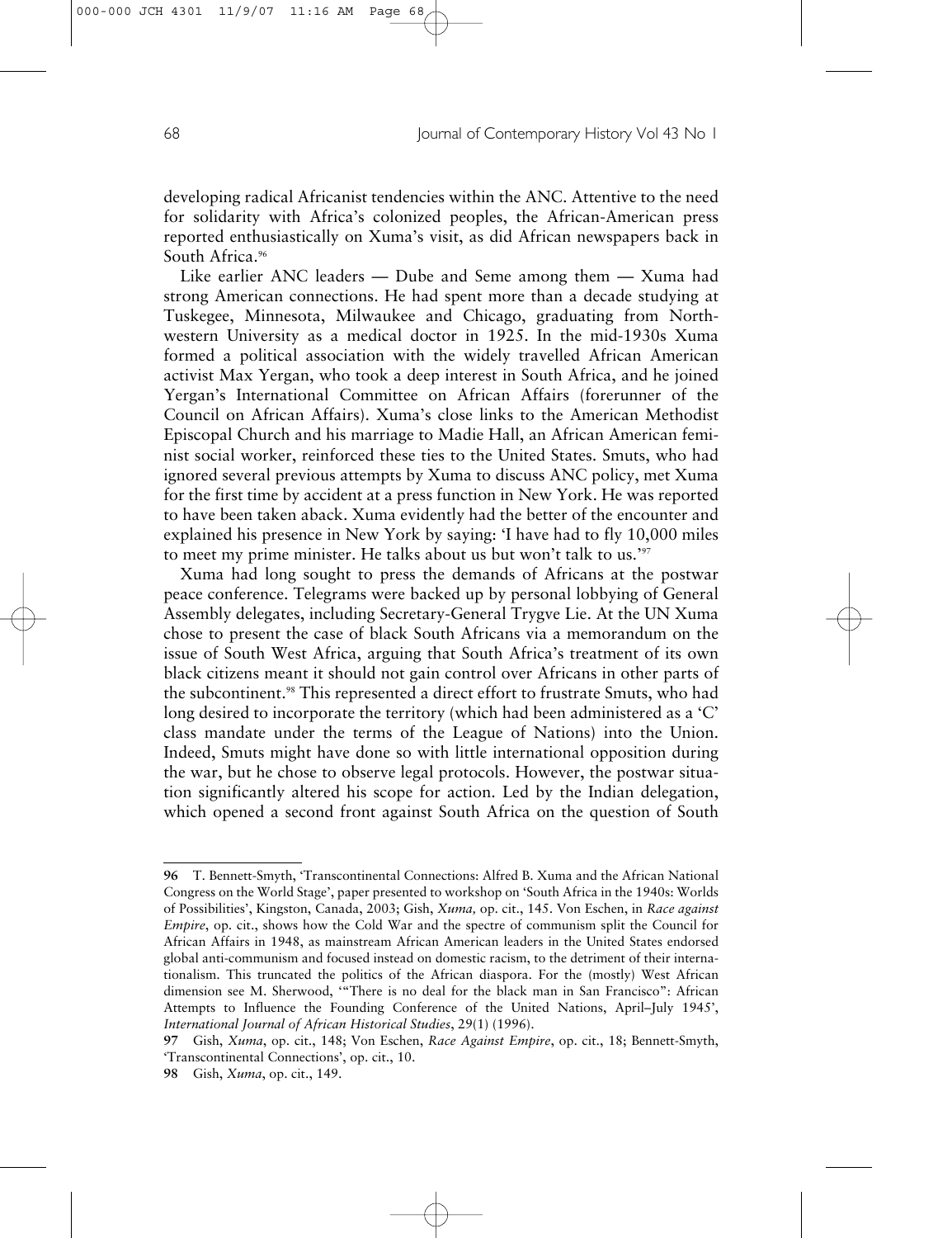West Africa, Smuts's ambitions were thwarted and he was pressured instead to place the territory under UN trusteeship.

Precisely because of the territory's ambiguous sovereign status and its legacy as a League mandate, South West Africa now became the inviting back door for international pressure on South Africa. In 1946 the Indian government, the African National Congress and the Council on African Affairs all exploited this route to criticize South Africa's domestic racial order. Britain was also drawn in, because the South West African issue impinged on the indeterminate status of the High Commission Territories in southern Africa (which the expansionist Smuts also coveted). In Botswana, Tshekedi Khama, regent of the Bangwato, announced his intention to go to the UN to help forestall annexation of South West Africa. Smuts took strong exception at the prospect and warned the British government that Tshekedi's appearance would prove inflammatory.<sup>99</sup>

Tshekedi's case, coupled with Herero opposition to South African incorporation of South West Africa, was taken up in November 1946 by Michael Scott, a radical Anglican priest and activist who had adopted Gandhian principles of passive resistance while campaigning in South Africa. Imprisoned for joining Indian protestors against the 'Ghetto' bills, Scott finally arrived at the UN in 1947 as an adviser to the Indian delegation, and he duly became a champion of the South West Africa cause. Scott's intervention at the UN helped international opinion against South Africa's racial policies to coalesce within the terms of a moral discourse around human rights.<sup>100</sup> The era of international mobilization against South Africa had arrived.

Decolonization and the internationalization of politics on a global scale after the second world war signalled the end of Europe's pretensions to be the centre of western, let alone world civilization. These forces finally caught up with the declining Smuts at the United Nations. Contradictions in Smuts's role as leader of white South Africa and his status as world statesman were painfully exposed, while the assumption that South Africa's domestic racial policies could be insulated from external criticism began to be tested. Smuts sensed these developments but could not fully comprehend them. Shortly before his bruising experience at the 1946 General Assembly he complained that he would be 'entangled with minor issues' like the colour bar, whereas 'the immense issues of our human future fail to be dealt with'. This was a telling statement of his priorities. He also described 'South Africa [as] a little epic of European civilization on a dark continent', and wondered how it could be that 'this noble experiment' could now be threatened by India, 'with her vast millions who have frustrated themselves and now threaten to frustrate us'.101

**<sup>99</sup>** Hyam and Henshaw, *The Lion and the Springbok*, op. cit., 149–50.

**<sup>100</sup>** R. Skinner, 'The Wartime Roots of Anti-apartheid: Pastoral Mission, Local Activism, and International Politics', *South African Historical Journal*, 50 (2004), 23–4, 25.

**<sup>101</sup>** Smuts to M.C. Gillett, 27 October 1946: van der Poel (ed.), *Selections*, vol. VII, doc. 730.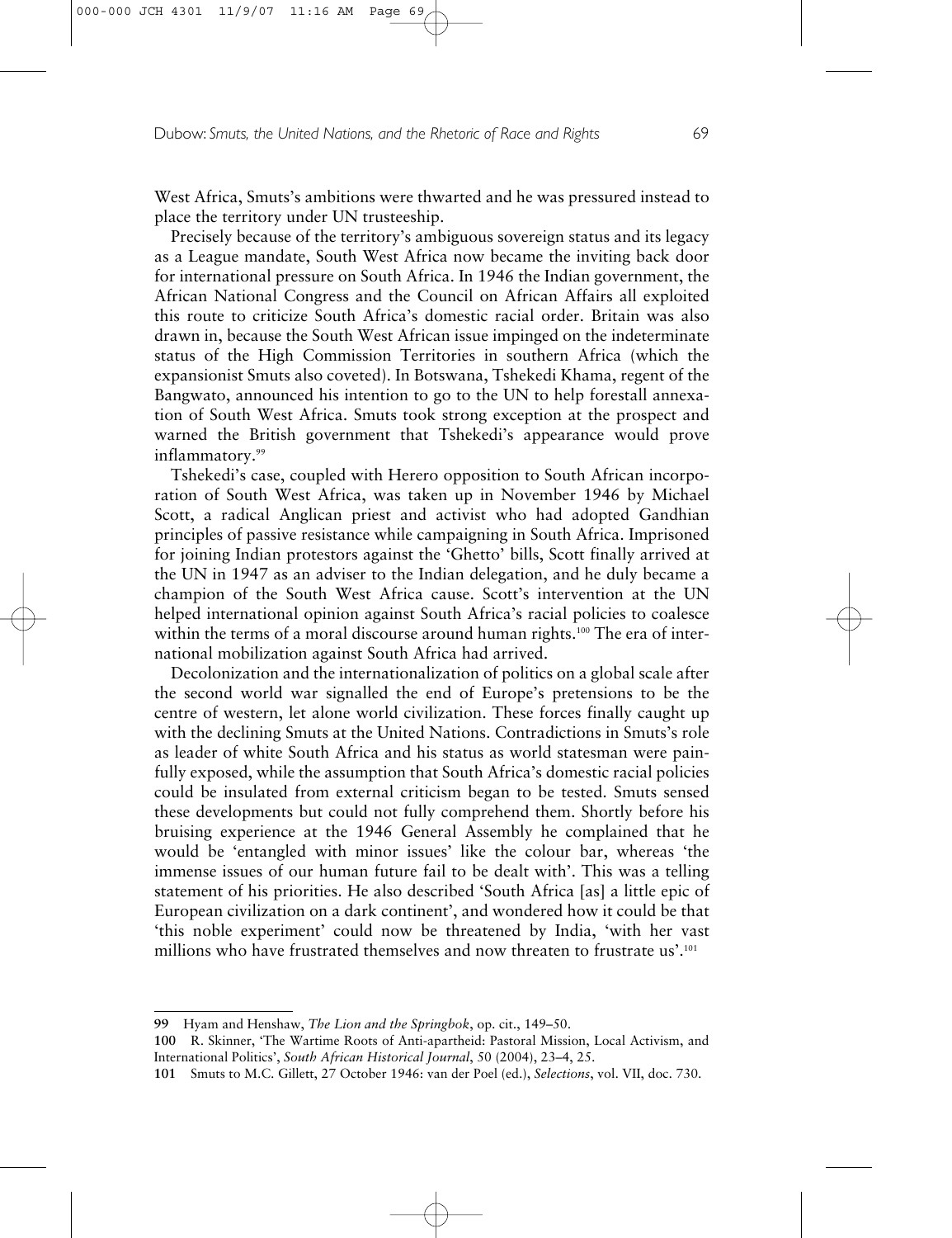It was not only his tribulations at the United Nations that were weighing on Smuts. The 1946 mineworkers' strike and the Native Representative Council's demand for full citizenship forced him to realize that back home 'both Native and Indian leaders want *status* and not social benefits and advance . . . the Natives want *rights* and not improvements. There we bump up against the claim for equality which it is most difficult to concede except in very small doses which will not satisfy the leaders.'<sup>102</sup> Smuts had no answer to this. Unfortunately for him, the claim of 'equal rights' (a well-worn phrase in South Africa going back to the mid-Victorian era, when it referred to the privileges and expectations accruing to male subjects of the British empire) was becoming synonymous with the very different concept of *human rights*, the valency of which was taking on new significance as the notions of individual democratic citizenship secured by international institutions came into vogue. The assumption that 'human beings had rights and agency only as citizens of a nation-state' was now being vigorously contested at the United Nations 'by an alliance of black Americans, Indian and black South Africans, and the government of India.'103

In his long career as an international statesman the great phrase-maker had made words like 'commonwealth', 'appeasement', 'trusteeship' and 'mandates' his own. Offered the opportunity of ushering the world into the second half of the twentieth century, Smuts came up with the idea of a morally uplifting Preamble to the UN Charter founded on the notion of 'human rights'. In Smuts's view, this conception concerned the need to restore personal dignity and spiritual values to a world that had endured one form of totalitarianism and was now threatened by another, in the form of communism. Human rights concerned basic or minimal needs like security and life, and they pertained to matters like freedom of expression and religion. But they were not synonymous with equality — whether of a political, social or racial variety. Human rights, moreover, could not be defined merely by reference to individuals; they involved reciprocal duties and obligations and these, in turn, implied bonds of organic social unity which related to some higher or more fundamental source.<sup>104</sup>

Mark Mazower has drawn our attention to the cynical calculations which underlay the Great Powers' endorsement of 'human rights' in the 1940s. In his view 'human rights' was an empty phrase that filled a rhetorical gap and substituted for the League's failed regime of minority rights.<sup>105</sup> At Yalta the Great Powers had been consumed with matters of collective security, and they displayed a cool if not actually dismissive attitude to the idea of individual human rights — not least, as Mary Ann Glendon shows, when it was initiated

**<sup>102</sup>** Smuts to M.C. Gillett, 6 February 1947: van der Poel (ed.), *Selections*, vol. VII, doc. 741,.

**<sup>103</sup>** Von Eschen, *Race against Empire*, op. cit., 75.

**<sup>104</sup>** My thanks to Knud Haakonssen for explaining how Smuts's conception of human rights fits into an older language of moral powers and virtues.

**<sup>105</sup>** M. Mazower, 'The Strange Triumph of Human Rights, 1933–1950', *The Historical Journal*, 47(2) (2004).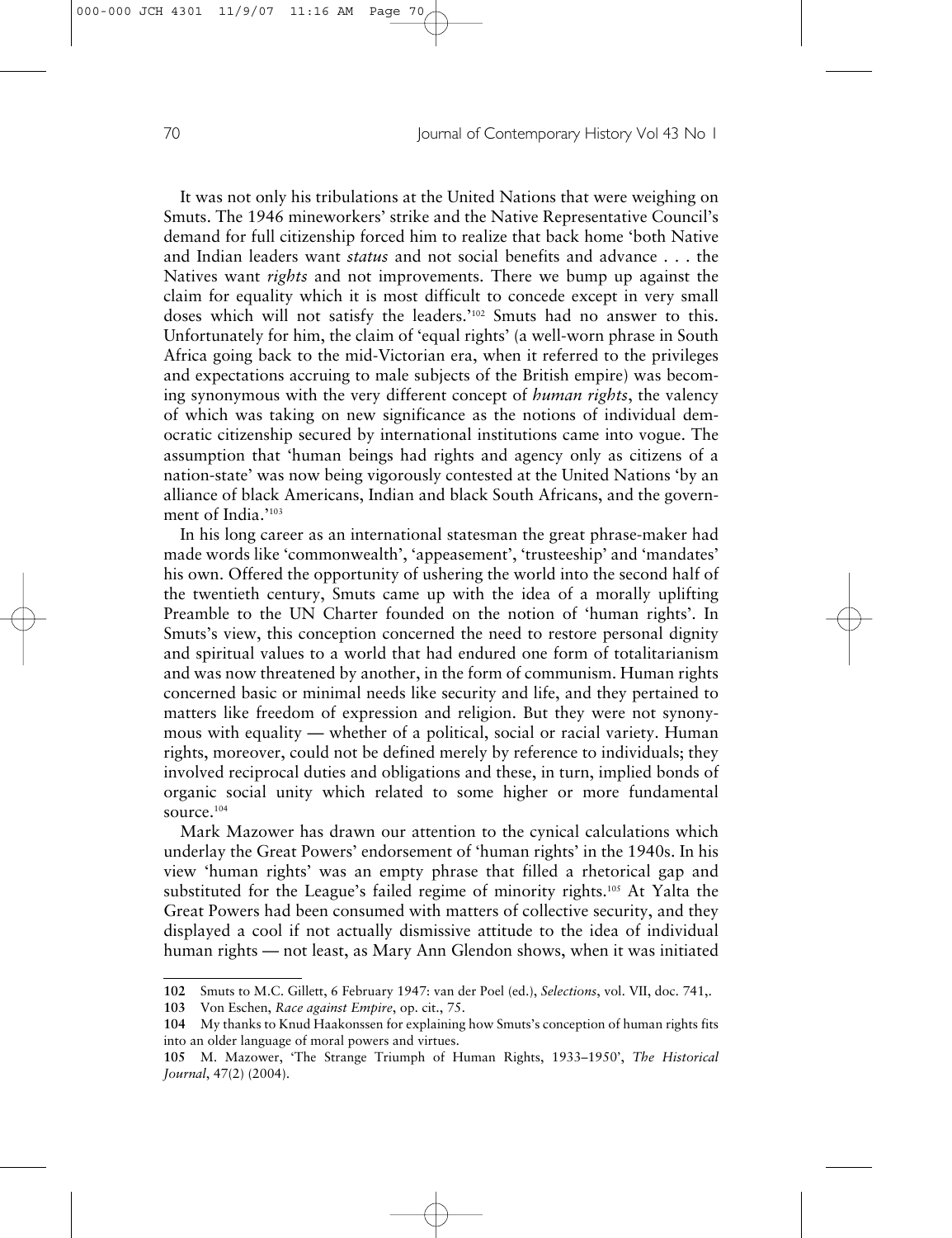by representatives of small nations like those in Latin America.106 The surge of interest in human rights talk at San Francisco and after was not widely anticipated by the major powers and, indeed, its universalist implications were actively resisted by countries like Britain. (There is a striking parallel here with Churchill's inspirational substitution of the phrase 'all the men in all the lands' for 'all peoples' in the Atlantic Charter, an emendation which likewise proved a hostage to democratic fortune and whose universal applicability was promptly denied by Churchill in the House of Commons.)<sup>107</sup>

How convenient it must therefore have been that Jan Smuts — visionary idealist, advocate of self-determination and leader of a small country within the British Commonwealth — should be on hand to write the stirring opening words for the United Nations, just as he had previously done for the Covenant of the League. And yet, how ironical, too, that this leader of the wronged Boer nation should all of a sudden come to be viewed by the newly emerging colonial world as the representative of a dominant white minority — and, moreover, a minority which regarded itself as a unique outpost of western Christian civilization. Smuts obliged, and wrote the Preamble. But even in the assessment of his biographer, Hancock, these were 'the words of a tired old man slipping down the grooves of his tired old tongue.<sup>'108</sup>

But Smutsian language was not altogether exhausted; it remained sufficiently fluid to be re-channelled in new directions, which find contemporary relevance in debates around the universality of human rights. In 1947, the UN Human Rights Commission received a lengthy memorandum drafted by Melville Herskovits on behalf of the American Anthropological Association. Concerned that the forthcoming Declaration would give support to ethnocentric attitudes, it asserted that 'The Individual realizes his personality through his culture, hence respect for individual differences entails respect for cultural differences'.109 It is a matter of supreme irony that Smuts might have used precisely these words at just this time. Unlike the Boasian cultural relativists, however, Smuts's intent would have been to justify racial segregation: as he argued in 1929, ' a race so unique, and so different in its mentality and its cultures from those of Europe, requires a policy very unlike that which would suit Europeans.'110

**<sup>106</sup>** Mary Ann Glendon, 'The Forgotten Crucible: The Latin American Influence on the Universal Human Rights Idea', *Harvard Human Rights Journal* 16 (2003); *A World Made New*, op. cit., 15.

**<sup>107</sup>** E. Borgwardt, *A New Deal for the World*, op. cit., 28–30.

**<sup>108</sup>** Hancock, *Smuts*, op. cit., vol. 2, 438.

**<sup>109</sup>** Cited in R.A. Wilson, 'Human Rights, Culture and Context: An Introduction', in Wilson (ed.), *Human Rights, Culture and Context. Anthropological Perspectives* (London 1997), 5. See also Johannes Morsink, *The Universal Declaration of Human Rights* (Pennsylvania 1999), ix. For an illuminating discussion of Herskovits's cultural relativism, see K. Cmiel, 'The United Nations and Human Rights: Ambiguous Origins', paper delivered to the conference 'Whose International Community? Universalism and the Legacies of Empire', Center for International History, Columbia University, 2005.

**<sup>110</sup>** Smuts, *Africa and Some World Problems*, op. cit., 76.